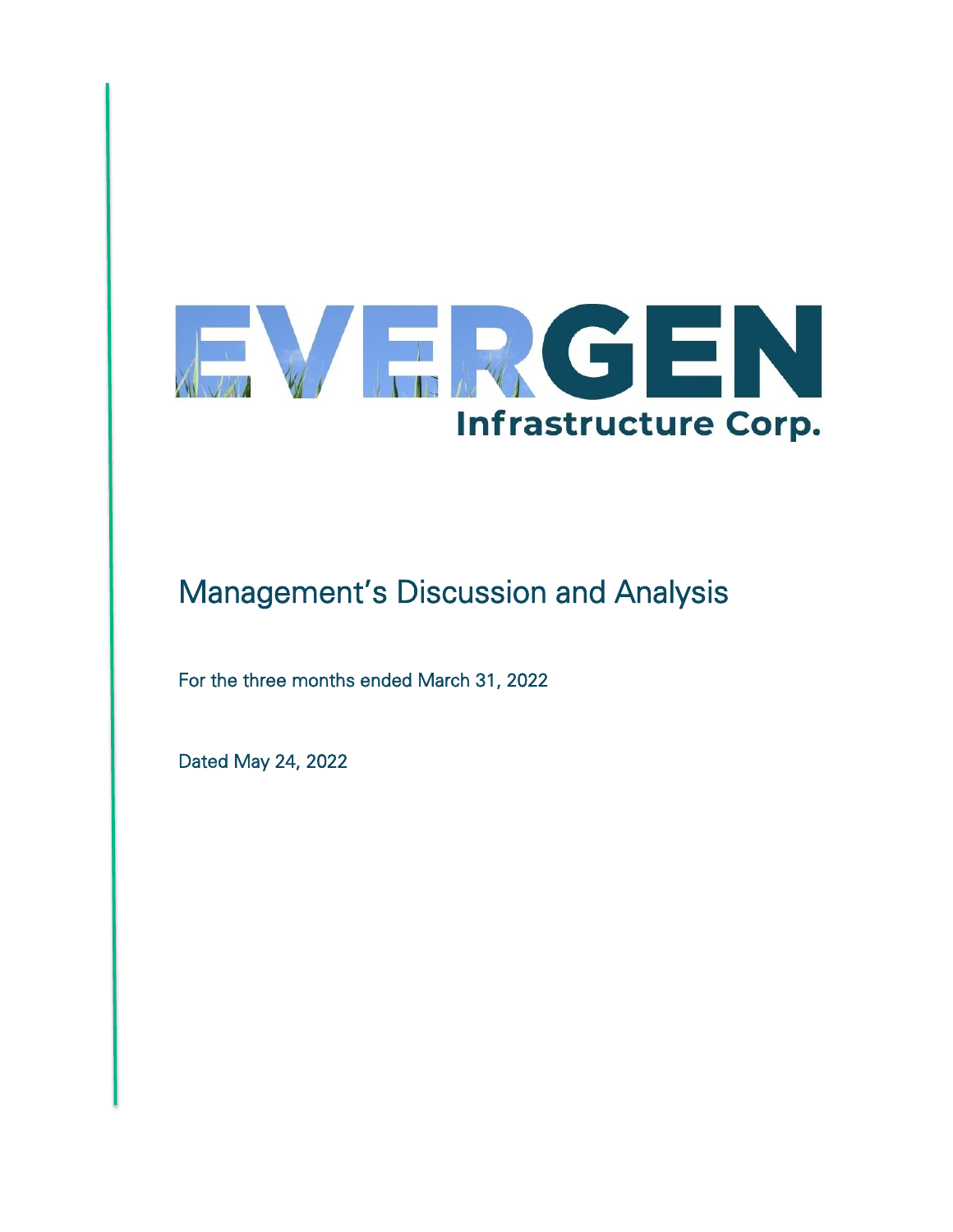# FINANCIAL AND OPERATIONAL HIGHLIGHTS SUMMARY

|                                            |              | Three months ended |          | %      |
|--------------------------------------------|--------------|--------------------|----------|--------|
|                                            | Mar 31, 2022 | Mar 31, 2021       | Change   | Change |
| <b>FINANCIAL</b>                           |              |                    |          |        |
| Revenue <sup>(1)</sup>                     | 1,427        | 1,585              | (158)    | (10)   |
| Net loss                                   | (219)        | (1, 158)           | 939      | (81)   |
| Net loss per share (\$), basic and diluted | (\$0.02)     | (\$0.13)           | 0.11     | (85)   |
| EBITDA <sup>(2)</sup>                      | 481          | (960)              | 1,441    | (150)  |
| Adjusted EBITDA <sup>(2)</sup>             | 631          | 203                | 428      | 211    |
|                                            |              |                    |          |        |
| Capital expenditures                       | 1,355        | 146                | 1,209    | 828    |
| <b>Total assets</b>                        | 79,771       | 61,912             | 17,859   | 29     |
| Total long-term liabilities                | 14,522       | 14,347             | 175      |        |
| Working capital surplus <sup>(2)</sup>     | 19,196       | 11,579             | 7,617    | 66     |
| <b>COMMON SHARES (thousands)</b>           |              |                    |          |        |
| Outstanding, end of period                 | 13,367       | 9,589              | 3,778    | 39     |
| Weighted average - basic and diluted       | 13,367       | 8,623              | 4,744    | 55     |
| <b>OPERATING</b>                           |              |                    |          |        |
| Incoming organic feedstock (tonnes)        | 16,047       | 17,164             | (1, 117) | (7)    |
| Organic compost and soil sales (yards) (3) | 5,400        | 7,087              | (1,687)  | (24)   |
| RNG (gigajoules) <sup>(1)</sup>            | 5,772        |                    | 5,572    | 100    |

 $(1)$  RNG volumes commenced on April 16, 2021, upon the acquisition of FVB. RNG volumes were impacted during the first quarter of 2022 as a direct result of flooding events in the Abbotsford and Sumas Prairie regions, which resulted in the shut down of the FVB facility on November 15, 2021, until operations were restored. Since March 2, 2022, FVB has been operating and producing

daily volumes of up to 334 GJ/d, restoring production volumes to historical levels.<br>(2) Non-GAAP measure as defined in the Non-GAAP measures section of this MD&A.

Organic compost and soil sales includes both finished and unfinished product sales and by-products.

# BASIS OF PRESENTATION

EverGen Infrastructure Corp. ("EverGen", "the Company", "we", "our", "us" or "its") has prepared the following Management's Discussion and Analysis ("MD&A") for the three months ended March 31, 2022, in accordance with National Instrument 51-102F1, and should be read in conjunction with the Company's unaudited interim condensed consolidated financial statements for the three months ended March 31, 2022, which have been prepared in accordance with International Accounting Standard 34, Interim Financial Reporting, using accounting policies consistent with International Financial Reporting Standards as issued by the International Accounting Standards Board ("IFRS"), and the audited consolidated financial statements for the year ended December 31, 2021. All references to "\$" are references to Canadian dollars and all amounts are presented in thousands of dollars, unless otherwise indicated. This MD&A and the unaudited interim consolidated financial statements of EverGen have been prepared by management and approved by the audit committee of the board of directors as of May 24, 2022.

Additional information relating to the Company, including our Annual Information Form dated January 31, 2022 ("AIF"), is available on SEDAR at [www.sedar.com](http://www.sedar.com/) The Company's common shares trade on the TSX Venture Exchange ("TSXV") under the symbol "EVGN" and the OTCQB Venture Market ("OTCQB") under the symbol "EVGIF".

# READER ADVISORIES

This MD&A contains certain "forward-looking statements" within the meaning of Canadian securities legislation and introduces financial measures which are not defined under IFRS aimed at helping the reader

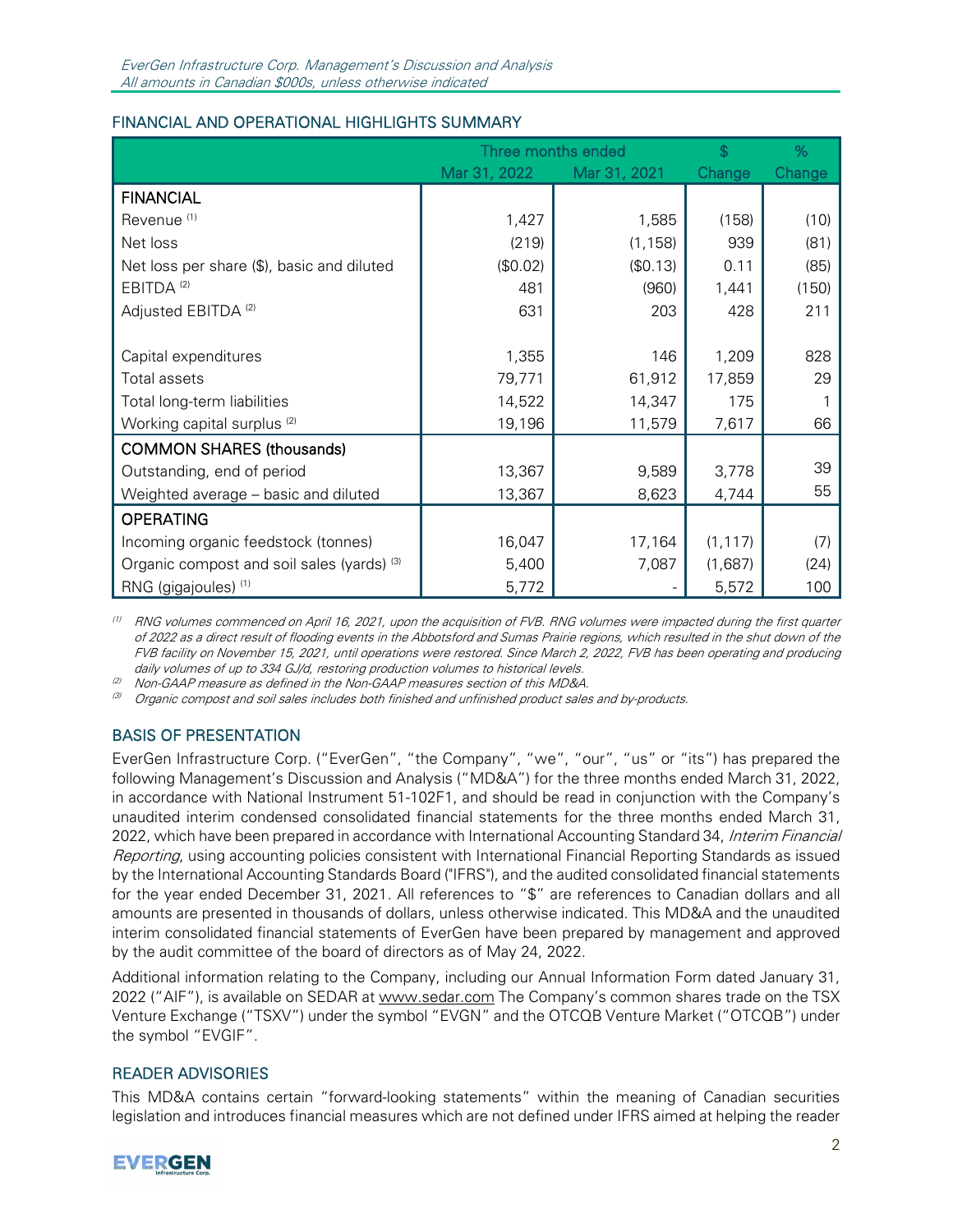in making comparisons to metrics similarly disclosed by industry peers. Readers are cautioned that the MD&A should be read in conjunction with the Company's disclosure under "Non-GAAP Measures" and "Forward-Looking Information" included at the end of this MD&A.

# COMPANY OVERVIEW AND STRATEGY

EverGen, headquartered in Vancouver, British Columbia is a sustainable infrastructure platform established to acquire, develop, build, own and operate a portfolio of renewable natural gas ("RNG"), waste to energy, and related infrastructure projects in British Columbia and other regions of North America.

EverGen commenced operations upon incorporation on May 13, 2020.

The Company operates three facilities through its wholly owned subsidiaries: Net Zero Waste Abbotsford Inc. ("NZWA"), Sea to Sky Soils and Composting Inc. ("SSS") and Fraser Valley Biogas Ltd. ("FVB").



FVB is British Columbia's original RNG production facility, which sells RNG under a long-term contract with FortisBC and combines anaerobic digestion and biogas upgrading to produce RNG, primarily by converting agricultural waste from local dairy farms. The FVB RNG facility is currently undergoing a capital expansion project to add additional RNG production to nearly double the facility's existing capacity.

NZWA and SSS are currently organic waste conversion facilities in British Columbia, 100 percent owned and operated by EverGen, which primarily process inbound organics, yard waste and biosolids for a contracted tipping fee and produces high-quality organic compost and soils for farmers, gardeners and developers. EverGen expects to begin supplying RNG from NZWA to FortisBC's network under an existing 20-year offtake agreement following the completion of a capital expansion project at NZWA.



**EVERGEN**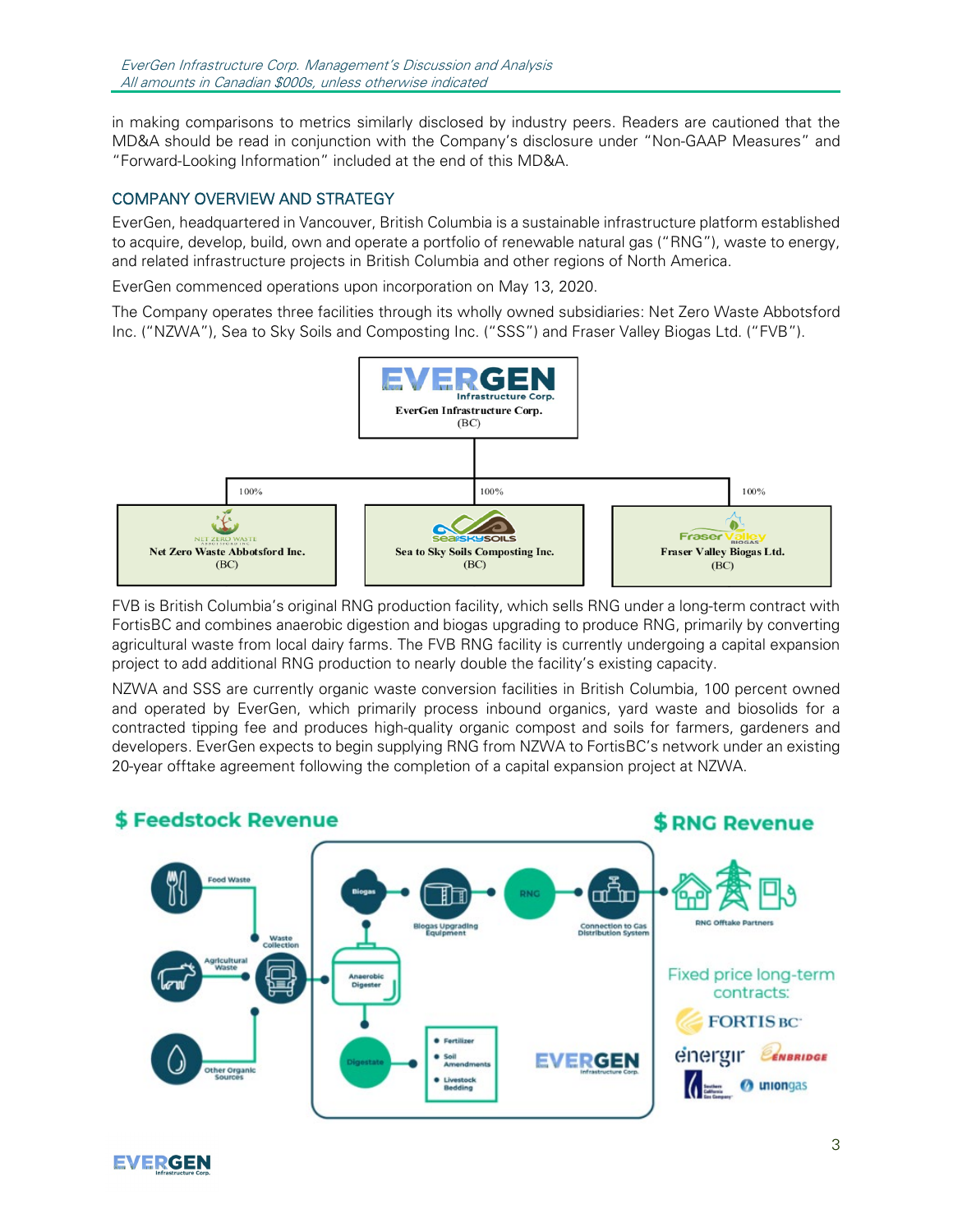

**\$ Feedstock Revenue** Contracted with municipalities, waste haulers



**\$ RNG Revenue** Base level contracted, upside in US spot market The majority of the revenue currently earned by the composting operations is sourced under long-term contracts with local municipalities.

From this existing platform, EverGen plans to further grow and develop RNG facilities providing RNG revenue pursuant to long term RNG offtake contracts to FortisBC and other creditworthy customers.

EverGen's purpose is to contribute to the circular economy, promoting socially conscious business models for waste recycling while providing sustainable returns for the planet by using its platform of investments and operational

excellence to drive rapid RNG penetration and grid conversion in addition to:

- Progressing the development and construction of existing portfolio of RNG expansion projects;
- Optimizing, diversifying and expanding existing organic waste processing capabilities (RNG feedstock);
- Continuing the growth of its project portfolio via strategic acquisitions and consolidation opportunities; and
- Developing strategic partnerships and advancing RNG project pipelines.

In March 2022, EverGen announced that it had entered into a letter of intent with Grow the Energy Circle Ltd. ("GrowTec") to acquire a 67 percent interest in a biogas facility in Alberta, Canada, and to work with GrowTec on developing and expanding the RNG output at the facility.

In May 2022, EverGen announced that it had entered into an agreement to acquire a 50 percent interest in a portfolio of RNG development projects ("Project Radius") in Ontario, Canada. Under the terms of the agreement, EverGen acquired a 50% interest in the project for a cash contribution of \$1.5 million, which is to be provided from existing working capital and operating cash flow, and provides EverGen with the right to participate in funding its proportionate share of the capital to construct RNG infrastructure.

# **OUTLOOK**

The Company continues to be a first mover in the RNG infrastructure space and expects to be a leader in 2022 and beyond. The recently announced letter of intent to acquire a 67% interest in GrowTec, an Alberta based biogas facility, and the agreement to acquire a 50% interest in Project Radius, demonstrates the Company's ability to participate in the consolidation and growth of the RNG industry. EverGen intends to pursue similar opportunities within its core markets and across North America, investing in truly sustainable operations that contribute to carbon-negative energy production and positively impacting climate change initiatives.

EverGen's ability to continue to grow its business and generate improvements in its financial performance depends on the execution of its strategy to build, own, and operate a portfolio of RNG, waste to energy and related sustainable infrastructure projects in British Columbia and other regions in North America including:

- Development and construction of existing portfolio of RNG expansion projects;
- Optimization and expansion of existing organic waste processing facilities and RNG feedstock;
- Securing and optimizing long-term contracts for RNG offtake and feedstock inputs to provide stable low-risk cash flows;
- Acquisition of cash flow generating projects for the early generation of working capital;
- Secure municipal feedstock agreements through developed partnerships and vertically integrated operations;
- Diversification of feedstock suppliers to de-risk our inbound revenue streams;
- Integration of talent, systems and processes across our acquired projects to create efficiencies and best in class operations; and
- Continued growth of project portfolio via strategic acquisitions and consolidation opportunities.

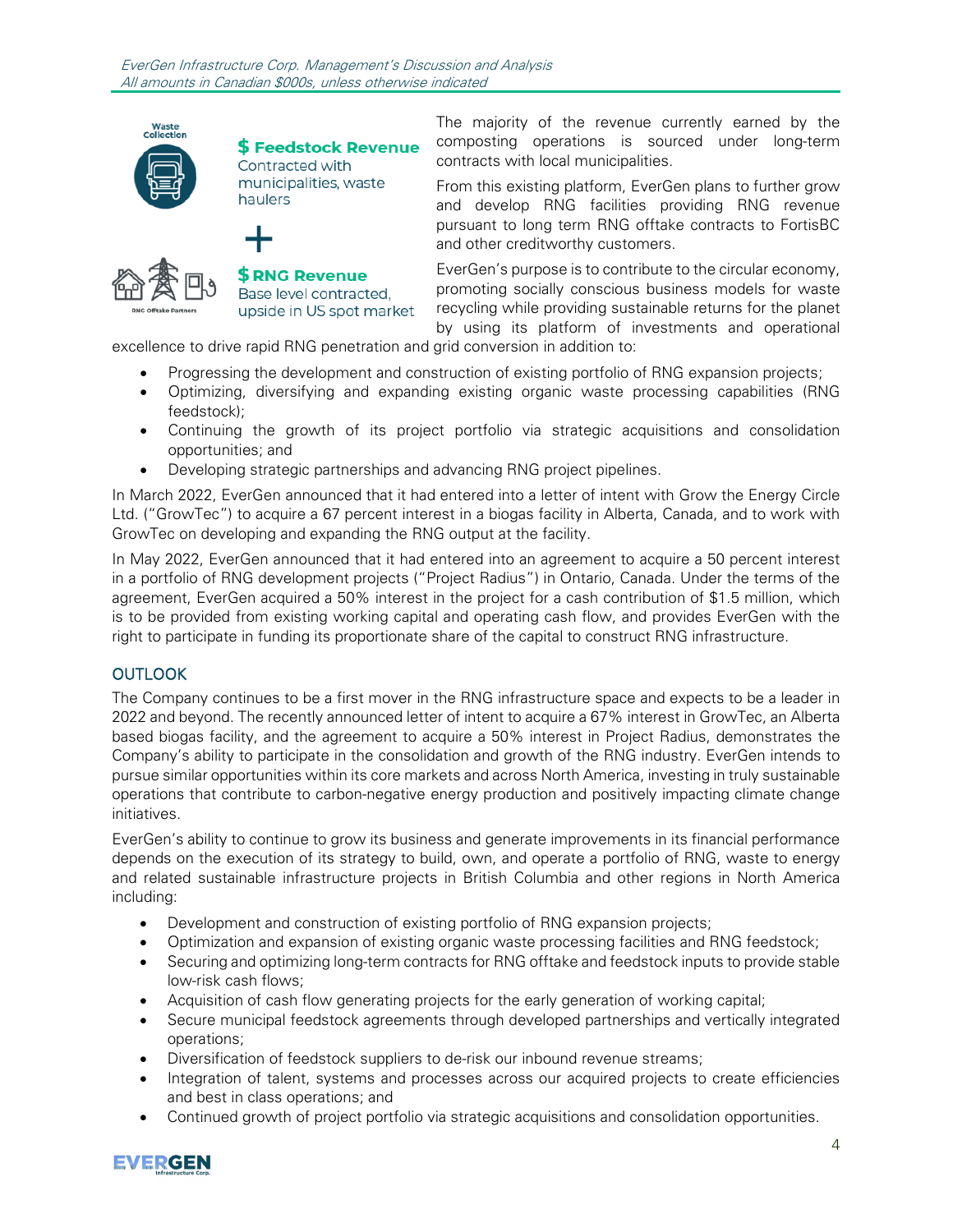We believe that the Company is uniquely positioned to capture expansion prospects in both compost and RNG markets. The organic compost and soil industry provides opportunities in agriculture, home gardening, landscaping, horticulture and construction due to increasing demand for organic products and growing awareness regarding the disadvantages of chemical fertilizers and pesticides. We believe that the RNG industry is set to grow rapidly over the next several decades based on increased availability of various feedstock and increased customer demand for lower carbon energy alternatives. We believe that there is growing societal expectations of recycling and circular economy solutions.

#### Executing strategic and accretive acquisitions

EverGen's ability to identify, execute and integrate accretive acquisitions is a key driver of our growth. Given the significant fragmentation that exists in the North American market, our growth and success depend on our ability to realize consolidation opportunities and achieve synergies in cost and margin through the operation and expansion of facilities under a unified business platform. The identification and execution of acquisitions and consolidation opportunities, as well as the integration into a common operating platform, with shared services and efficiency optimizations, is a key factor to our success. The successful execution of acquisitions opens new markets to EverGen, provides us with additional



growth opportunities and drives further procurement and cost synergies across our operations.

#### Driving cost efficiencies

The Company currently provides high-value services and high-quality products through strategically located projects in British Columbia, Canada. We believe that this provides the foundation of our initial platform to consolidate growth and realize operational and capital efficiencies. In each of our local markets, our strong competitive position is supported by asset management discipline, investment in sustainable infrastructure and collaborative stakeholder relationships. EverGen's continued success depends on our ability to leverage our scalable network and platform to build relationships with municipal, commercial and utility customers, realize operational and capital efficiencies, and extract procurement and cost synergies.

#### Building collaborations

EverGen's collaboration approach propels growth and extends our execution capabilities across our value chain and supply chain. Key relationships with local developers, First Nations and other stakeholders provide access to projects and leverage our capabilities in sourcing new organic waste streams and extending our business model to fulfill societal and customer expectations of waste recycling and waste to energy production combined with reduced greenhouse gas emissions.

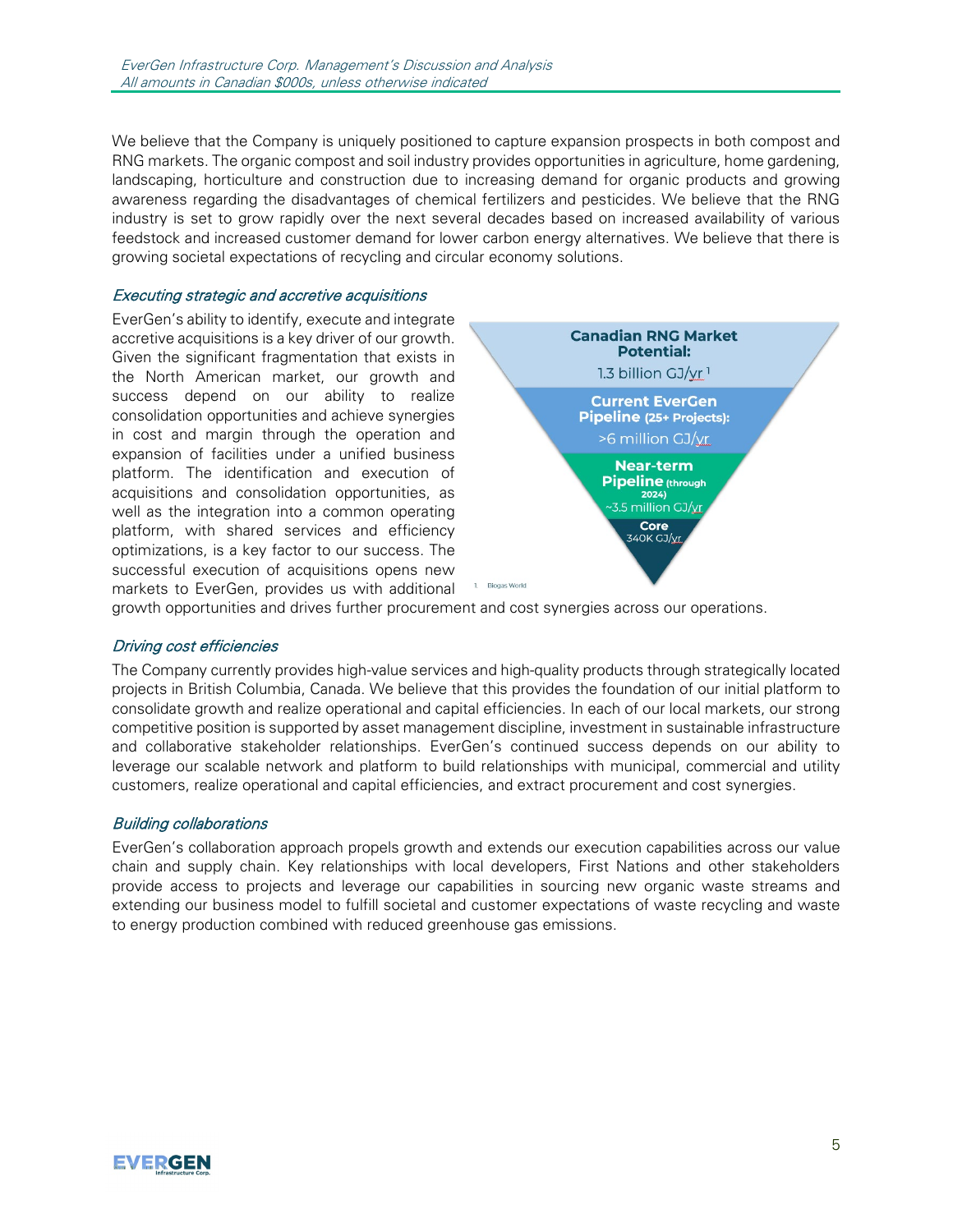# ENVIRONMENTAL, SOCIAL AND GOVERNANCE

The above strategy is implemented in conjunction with our commitment to deliver on societal trends and expectations of a circular economy and fulfilling ESG values. EverGen was established for the purpose of contributing to a circular economy in waste recycling and waste to energy production through sourcing, operating and developing sustainable infrastructure and fulfilling our ESG values.

EverGen intends to deliver on its ESG values as follows:



EverGen is proactively engaging with local businesses, such as restaurants and food and beverage producers and distributors, to advance socially conscious commerce, to create mutually beneficial and socially responsible alternatives to traditional waste disposal and in achieving a reduced carbon footprint. These relationships represent a significant area of growth and diversification from EverGen's existing customer base and provide the opportunity for market expansion while fulfilling expectations of directing organic waste for recycling and the production of renewable energy.

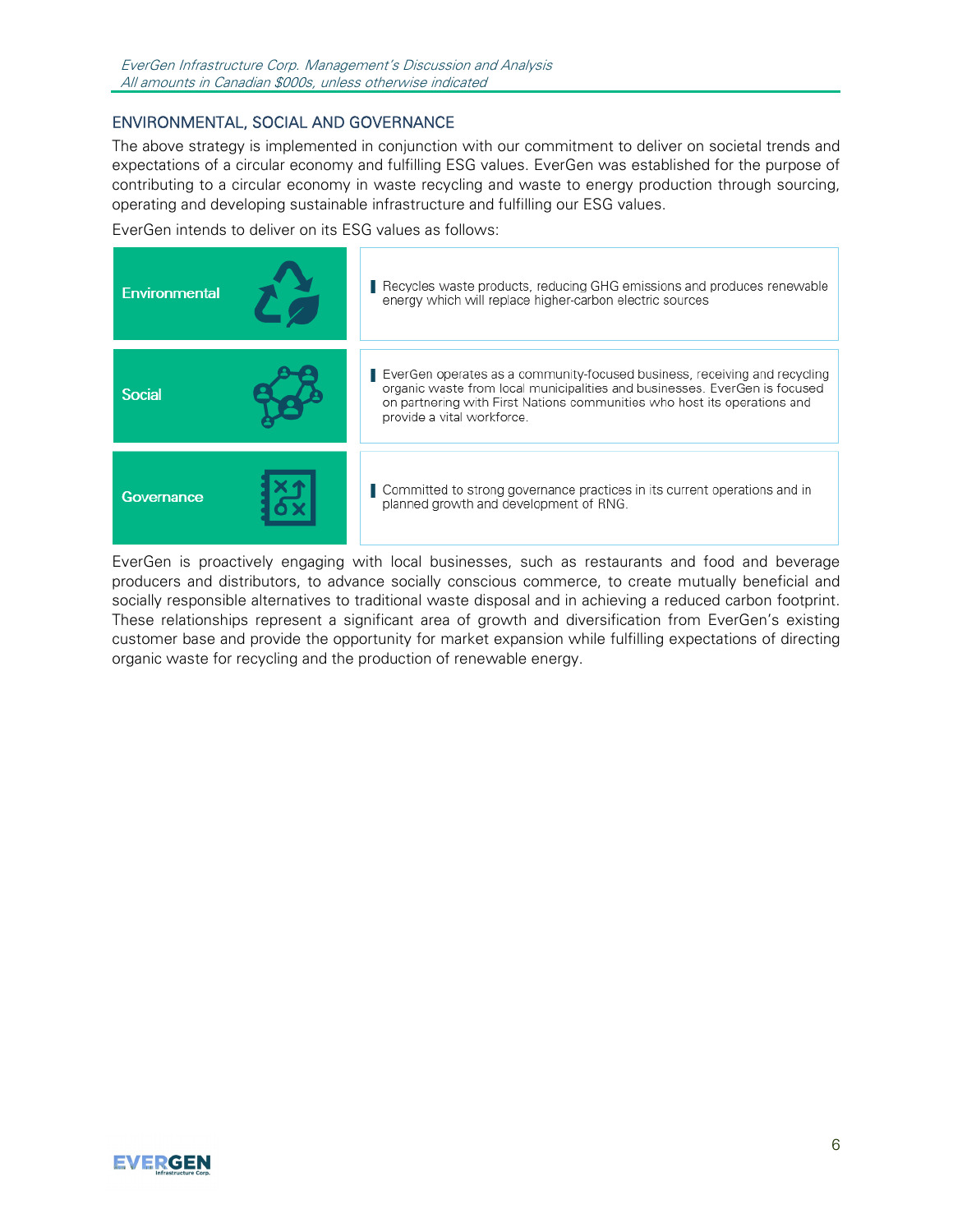# RESULTS OF OPERATIONS

#### **Revenue**

|                                | Three months ended |                | $\%$   |
|--------------------------------|--------------------|----------------|--------|
|                                | March 31, 2022     | March 31, 2021 | Change |
| Tipping fees                   | 1,189              | 1,255          | (5)    |
| Organic compost and soil sales | 78                 | 195            | (60)   |
| <b>RNG</b> sales               | 88                 |                | 100    |
| Trucking services              | 72                 | 135            | (47)   |
| <b>Total</b>                   | 1,427              | 1,585          | (10)   |

Revenue is generated primarily through contracted tipping fees charged to municipalities and other customers for the disposal of organic waste at the Company's waste management facilities. EverGen also generates revenue from the sale of high-quality organic compost and soils, and from hauling services associated with delivering organic waste to its SSS facility. From April 16, 2021, revenue also includes RNG sales by FVB under contract with FortisBC. The Company's revenue is exposed to fluctuations because of the inherent seasonality of organic waste processing and the sale of organic compost and soil.

Tipping fees decreased for the three months ended March 31, 2022, compared to the same period last year, primarily due to lower volumes of incoming organic feedstock tonnage at SSS. Additionally, the three months ended March 31, 2022 includes revenue from the acquisition of FVB in April 2021. RNG production was halted in the fourth quarter of 2021 due to the extraordinary nearly 100-year flooding events which occurred in the Abbotsford and Sumas Prairie regions. The disaster resulted in 108 days of downtime at FVB until production resumed on March 2, 2022. The lost revenues are insurable under the Company's insurance policy and on April 1, 2022, the Company received \$1,500 in partial insurance proceeds, of which \$700 was recognized in other income (expenses) and entirely offsets the lost revenues and additional expenditure incurred during Q4 2021 and Q1 2022 at FVB.

EverGen also generates revenue from the sale of high-quality organic compost and soils and hauling services. The Company's organic compost and soil sales are exposed to fluctuations because of inherent seasonal demand. During the three months ended March 31, 2022, inclement weather in British Columbia resulted in a decrease of \$117, or 60%, of high-quality organic compost and soils sales compared to the same period last year.

# Cost of goods sold

|                    | Three months ended |                                      |  |
|--------------------|--------------------|--------------------------------------|--|
|                    |                    | March 31, 2022 March 31, 2021 Change |  |
| Cost of goods sold | $706$ .            | 597                                  |  |

Cost of goods sold comprises direct costs, including handling, labour, fuel charges and hauling costs associated with RNG production, collection and processing of feedstock for conversion into saleable organic compost and soil. The Company's cost of goods sold is exposed to fluctuations because of seasonal weather and the related fluctuations in volumes processed. Cost of goods sold are mainly of a variable nature.

Cost of goods sold increased by \$109, or 18%, for the three months ended March 31, 2022, compared to the same period last year, primarily as a result of increased trucking and disposal costs for post-flood cleanup and processing at NZWA. The Company has received partial insurance proceeds for these additional costs and further proceeds are expected to be recovered throughout 2022. Refer to Other income (expense), net below for additional information on insurance proceeds.

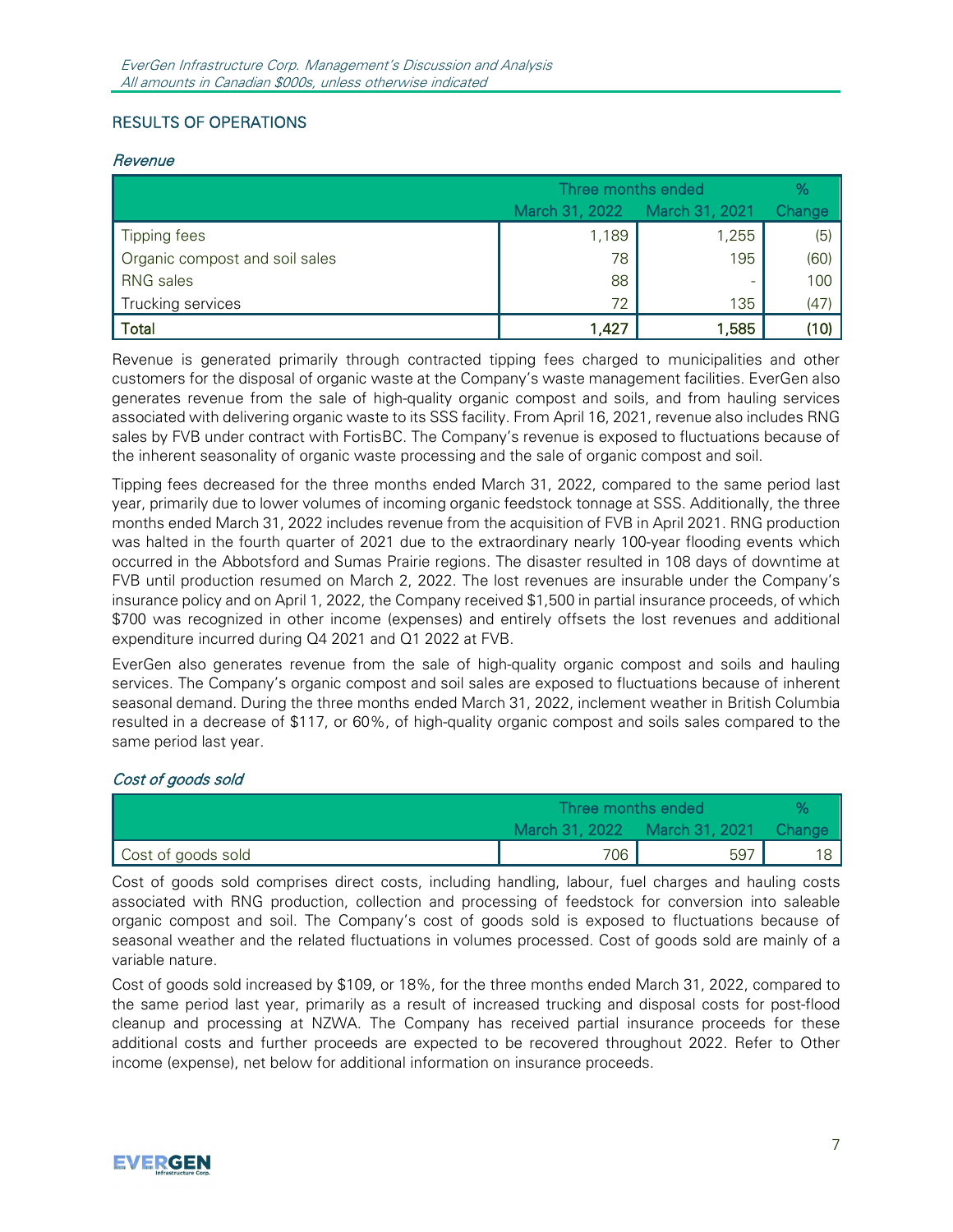# Gross profit

|              | Three months ended            |     |        |
|--------------|-------------------------------|-----|--------|
|              | March 31, 2022 March 31, 2021 |     | Change |
| Gross profit | 721                           | 988 |        |
| % of revenue | 51                            | 62  | (18)   |

The Company's 51 percent gross profit as a percentage of revenue decreased for the first quarter of 2022, compared to the same period last year primarily due to the increased costs associated with the post-flood cleanup expenditure incurred at NZWA. The lost revenues and incremental costs associated with the floods that occurred during the fourth quarter of 2021, as described above, are insurable under the Company's insurance policies, for which on March 21, 2022, and April 1, 2022, NZWA and FVB each received \$208 and \$1,500 respectively in partial insurance proceeds. Further proceeds are expected to be recovered throughout 2022, which will be recorded to other income to the extent they offset lost revenues and incremental expenses incurred. Refer to Other income (expense), net below for additional information on insurance proceeds.

#### Operating costs

|                 | Three months ended |                               |               |
|-----------------|--------------------|-------------------------------|---------------|
|                 |                    | March 31, 2022 March 31, 2021 | <b>Change</b> |
| Operating costs | 501                | າາາ                           | 126           |

Operating costs are comprised primarily of repairs and maintenance, utilities, licenses and permits, indirect labour and property taxes. Certain operating costs of the Company are exposed to fluctuations as a result of seasonal weather variation and the related fluctuations in volumes processed.

Operating costs increased by \$279, or 126%, for the three months ended March 31, 2022, compared to the same period last year, primarily due to increased repair and maintenance costs at NZWA attributable to the floods during the first quarter of 2022, as well as the absence of any operating costs relating to FVB during the three months ended March 31, 2021, due to the acquisition of FVB in April 2021. Refer to Other income (expense), net below for additional information on insurance proceeds.

#### General and administrative expenses

|                                     | Three months ended |                                      |      |
|-------------------------------------|--------------------|--------------------------------------|------|
|                                     |                    | March 31, 2022 March 31, 2021 Change |      |
| General and administrative expenses | 836                | 1,246                                | (33) |

General and administrative expenses consist primarily of labour costs, professional and consulting fees, rent and insurance.

The decrease in EverGen's general and administrative expenses of \$410 for three months ended March 31, 2022, compared to the same period last year, is primarily due to costs incurred during the three months ended March 31, 2021, relating to one-time professional, legal and consulting fees associated with the integration of acquisitions, implementation of processes and in preparation of readying EverGen as a reporting issuer and public filer.

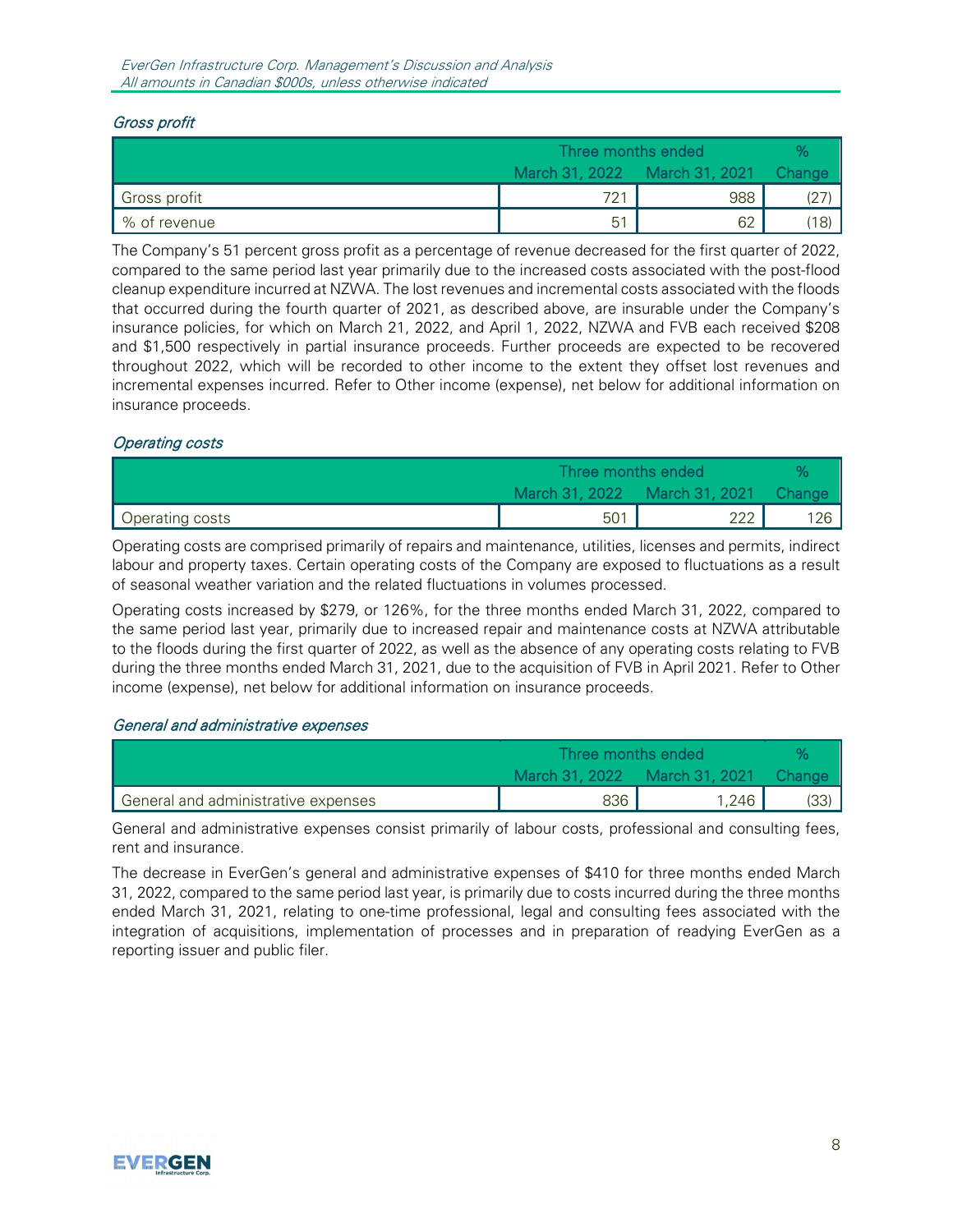### Depreciation and amortization

|              | Three months ended            |     |        |
|--------------|-------------------------------|-----|--------|
|              | March 31, 2022 March 31, 2021 |     | Change |
| Depreciation | 245                           | 204 | 20     |
| Amortization | 488                           | 388 | 26     |
| Total        | 733                           | 592 | 24     |

Depreciation is recognized on property, plant and equipment including right-of-use assets related to lease contracts. Amortization is recognized on the intangible assets including brands, and customer contracts and stakeholder relationships.

Depreciation and amortization increased during the three months ended March 31, 2022, compared to the three months ended March 31, 2021, primarily due to the absence of any depreciation ad amortization relating to FVB during the three months ended March 31, 2021, due to the acquisition of FVB in April 2021.

### Share-based payment expense (recovery)

|                                        | Three months ended |                                      |       |
|----------------------------------------|--------------------|--------------------------------------|-------|
|                                        |                    | March 31, 2022 March 31, 2021 Change |       |
| Share-based payment expense (recovery) | (225)              |                                      | (154) |

Share-based payment expense includes various non-cash incentive programs awarded to employees, founders and advisors of EverGen as consideration for services rendered or recognition of incremental fair value of share capital issued.

During the three months ended March 31, 2022, EverGen reversed \$501 of previously recognized sharebased payment expenditure due to the forfeiture of certain equity securities and, in addition, recognized \$276 of share-based payment expense relating to the securities issued under the Company's Equity Incentive Plan and PSU Plan, resulting in a net share-based payment recovery of \$225. During the three months ended March 31, 2022, EverGen granted 134,000 RSU awards to certain officers and employees of the Company.

EverGen recognized a share-based payment expense of \$413 during the three months ended March 31, 2021, primarily relating to performance share units issued during late-2020 and deferred share units issued during early-2021.

# Finance costs (income), net

|                                       | Three months ended            |     |        |
|---------------------------------------|-------------------------------|-----|--------|
|                                       | March 31, 2022 March 31, 2021 |     | Change |
| Interest expense on loans payable     | 64                            | 10  | 540    |
| Interest expense on lease liabilities | 47                            | 49  | (4)    |
| Other                                 | 5                             | 50  | (90)   |
| Interest income                       | (4)                           | (2) | 100    |
| Total                                 | 112                           | 107 |        |

EverGen's finance costs of \$112 and \$107 for the three months ended March 31, 2022 and 2021, respectively, are primarily due to interest expense recognized on loans payable, for which funds were used to finance an increase in the Company's asset base, the Company's interest expense on lease liabilities and the Company's credit facility entered into in the first quarter of 2021.

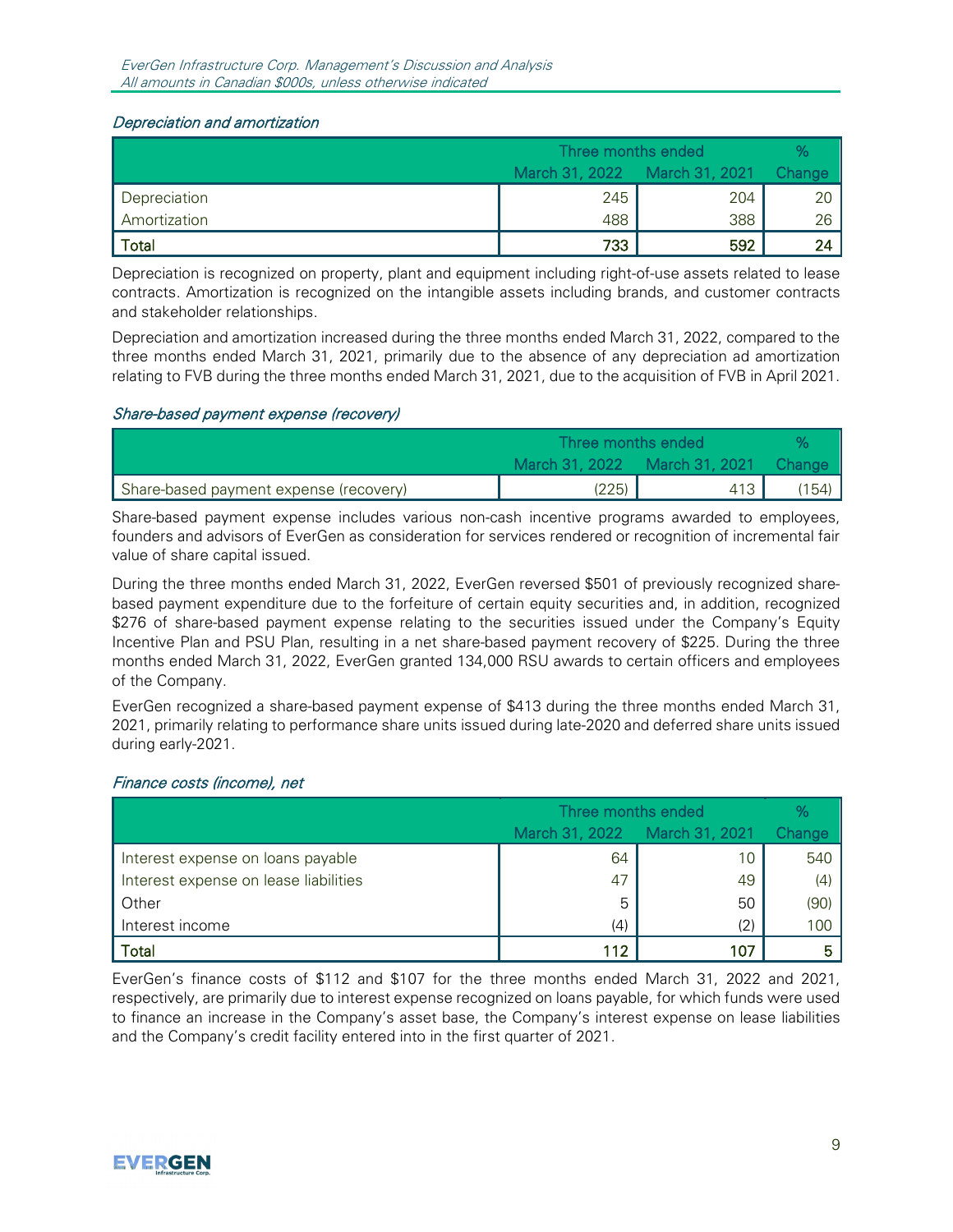### Other income (expense), net

|                    | Three months ended |                |         |
|--------------------|--------------------|----------------|---------|
|                    | March 31, 2022     | March 31, 2021 | Change  |
| Insurance proceeds | 908                |                | 100     |
| Other              | (36)               | (67)           | (46)    |
| Total              | 872                | (67)           | (1,401) |

On March 21, 2022 and April 1, 2022, NZWA and FVB each received \$208 and \$1,500, respectively, in insurance proceeds. These funds represent a progress payment related to losses realized during the fourth quarter of 2021 and first quarter of 2022 as a result of the nearly 100-year flooding events which occurred in the Abbotsford and Sumas Prairie regions occurred during late-2021. During the three months ended March 31, 2022, other income (expense) included the recognition of \$908 of these insurance proceeds received related to lost revenues and additional costs incurred during Q4 2021 and Q1 2022. Further proceeds are expected to be recovered throughout 2022, which will be recorded to other income to the extent they offset lost revenues and incremental expenses incurred.

During the three months ended March 31, 2021, other income (expense) included transaction costs of \$67 related to prospective acquisitions.

### Income taxes

|                       | Three months ended            |     |        |
|-----------------------|-------------------------------|-----|--------|
|                       | March 31, 2022 March 31, 2021 |     | Change |
| Current tax recovery  | 66                            | 81  | (19)   |
| Deferred tax recovery | 79                            | 420 | (81)   |
| Total                 | 145                           | 501 |        |

Income taxes consist of current and deferred income taxes.

The decrease in the income tax recovery for the three months ended March 31, 2022, compared to the three months ended March 31, 2021, is primarily due to a decrease in net loss.

# EBITDA and Adjusted EBITDA (1)

|                                                   | Three months ended            |          | $\%$          |
|---------------------------------------------------|-------------------------------|----------|---------------|
|                                                   | March 31, 2022 March 31, 2021 |          | <b>Change</b> |
| Net loss                                          | (219)                         | (1, 158) | (81)          |
| Tax recovery                                      | (145)                         | (501)    | (71)          |
| Depreciation and amortization                     | 733                           | 592      | 24            |
| Finance costs (income), net                       | 112                           | 107      | 5             |
| EBITDA <sup>(1)</sup>                             | 481                           | (960)    | (150)         |
| Share-based payment expense (recovery)            | (225)                         | 413      | (154)         |
| Loss on sale of equipment                         | 41                            |          | 100           |
| Transaction costs                                 |                               | 67       | (100)         |
| Non-recurring general and administrative expenses | 334                           | 683      | (51)          |
| Adjusted EBITDA <sup>(1)</sup>                    | 631                           | 203      | 211           |

(1) Non-GAAP measure as defined in the Non-GAAP measures section of this MD&A.

Management considers EBITDA and adjusted EBITDA key metrics in analyzing operational performance and the Company's ability to generate cashflow. EBITDA is measured as net loss before interest, tax, depreciation and amortization ("EBITDA"). Adjusted EBITDA is measured as EBITDA adjusted for share-

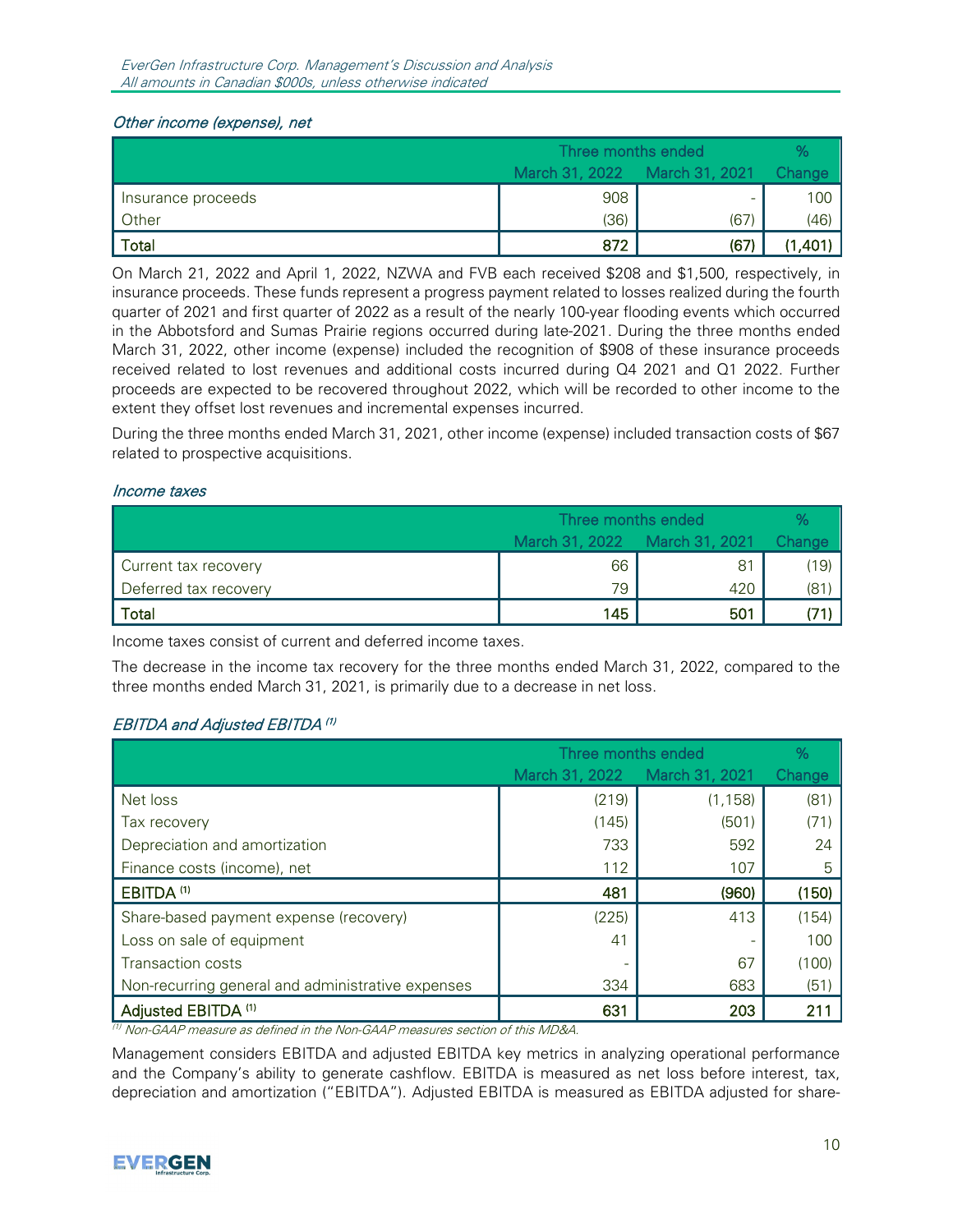based payment expense, certain non-cash items and unusual or non-recurring items. EBITDA and adjusted EBITDA are non-GAAP measures as defined in the non-GAAP measures section of this MD&A.

EverGen's positive EBITDA of \$481 during the three months ended March 31, 2022, as compared to negative EBITDA of \$960 during the same period last year, increased primarily as a result a decrease of share-based payments expenses and a decrease in non-recurring professional, legal and consulting fees included in general and administrative expenses, as well as the recognition of insurance proceeds during the three months ended March 31, 2022, partially offset by an increase in flood-related expenditures incurred during the three months ended March 31, 2022, as described above.

EverGen's adjusted EBITDA of \$631 and \$203 during the three months ended March 31, 2022 and 2021, respectively, has been adjusted for share-based payment expense (recovery), transaction costs, a loss on the sale of equipment and non-recurring expenses comprising primarily of consulting and advisory fees related to the acquisitions, core expansion projects and preliminary work to undertake the GrowTEC partnership.

# CAPITAL EXPENDITURES

|                      | Three months ended            |     |     |  |  |
|----------------------|-------------------------------|-----|-----|--|--|
|                      | March 31, 2022 March 31, 2021 |     |     |  |  |
| Capital expenditures | 1,355                         | 146 | 828 |  |  |

Capital expenditures include purchases of property, plant and equipment used for operations. Capital expenditures during the three months ended March 31, 2022 related primarily to EverGen's core expansion projects at NZWA. The project is expected to be completed in 2023 and is expected to produce approximately 180,000 gigajoules of RNG annually for injection into FortisBC's natural gas system.

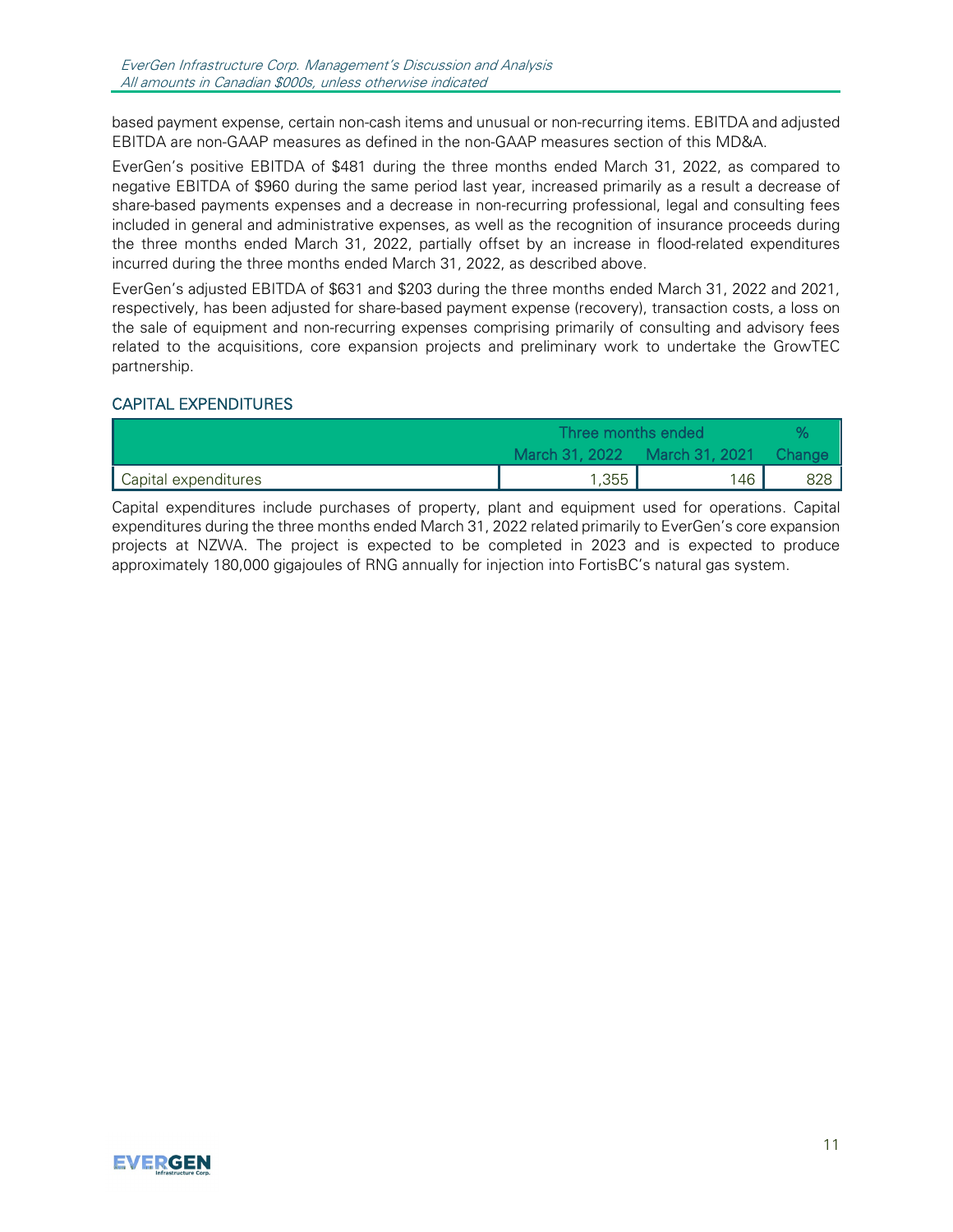# SUPPLEMENTAL QUARTERLY INFORMATION

|                                                                    | 2022              |                | 2021                     |                |                          |          | 2020           |                          |
|--------------------------------------------------------------------|-------------------|----------------|--------------------------|----------------|--------------------------|----------|----------------|--------------------------|
|                                                                    | Mar <sub>31</sub> | <b>Dec 31</b>  | Sep 30                   | <b>Jun 30</b>  | Mar 31                   | Dec 31   | Sep 30         | <b>Jun 30</b>            |
|                                                                    | Q <sub>1</sub>    | Q4             | Q <sub>3</sub>           | Q <sub>2</sub> | Q <sub>1</sub>           | Q4       | Q <sub>3</sub> | Q <sub>2</sub>           |
| <b>FINANCIAL</b>                                                   |                   |                |                          |                |                          |          |                |                          |
| Revenue                                                            | 1,427             | 2,693          | 1,937                    | 3,349          | 1,585                    |          |                |                          |
| Net income (loss)<br>Net income (loss) per share (\$),             | (219)             | (1, 113)       | 493                      | (175)          | (1, 158)                 | (2, 227) | (5)            |                          |
| basic and diluted                                                  | (0.02)            | (0.08)         | 0.04                     | (0.02)         | (0.13)                   | (6.69)   | (2, 142.16)    | (2.73)                   |
| EBITDA <sup>(1)</sup>                                              | 481               | (512)          | 1,854                    | 454            | (960)                    | (2, 515) | (6)            | $\sim$                   |
| Adjusted EBITDA <sup>(1)</sup><br>Capital expenditures - property, | 631               | (18)           | 791                      | 1,863          | 203                      |          | (6)            | $\overline{\phantom{a}}$ |
| plant and equipment                                                | 1,355             | 1,004          | 428                      | 12             | 146                      |          |                |                          |
| Capital expenditures - acquisitions                                |                   |                | $\overline{\phantom{a}}$ | 10,644         | $\overline{\phantom{m}}$ | 24,498   |                | $\overline{\phantom{a}}$ |
| Total assets                                                       | 79,771            | 80,610         | 80,933                   | 64,961         | 61,912                   | 50,510   | 104            |                          |
| Total long-term liabilities                                        | 14,522            | 14,764         | 15,142                   | 15,460         | 14,347                   | 8,780    |                | $\overline{\phantom{a}}$ |
| Working capital surplus (deficit) <sup>(1)</sup>                   | 19,196            | 20,545         | 21,751                   | 2,310          | 11,579                   | (2,842)  | (106)          |                          |
| <b>COMMON SHARES (thousands)</b>                                   |                   |                |                          |                |                          |          |                |                          |
| Outstanding, end of period                                         | 13,367            | 13,367         | 13,367                   | 10,287         | 9,589                    | 8,203    |                |                          |
| Weighted average - basic                                           | 13,367            | 13,367         | 12,229                   | 9,819          | 8,623                    | 333      |                |                          |
| Weighted average -diluted                                          | 13,367            | 13,367         | 12,344                   | 9,819          | 8,623                    | 333      |                |                          |
| <b>OPERATING</b><br>Incoming organic feedstock                     |                   |                |                          |                |                          |          |                |                          |
| (tonnes)<br>Organic compost and soil sales                         | 16,047            | 26,110         | 20,465                   | 30,647         | 17,164                   |          |                |                          |
| (yards)                                                            | 5,400             | 5,119          | 12,532                   | 37,053         | 7,087                    |          |                |                          |
| RNG sales (gigajoules)                                             | $5,772^{(2)}$     | $12,682^{(2)}$ | 23,854                   | 18,845         |                          |          |                |                          |

 $(1)$  Non-GAAP measure as defined in the Non-GAAP measures section of this MD&A.

 $\beta$  Reduced as a result of flooding events that occurred in Q4 2021.

The Company's revenue is exposed to fluctuations as a result of the inherent seasonality of organic waste processing and the sale of organic compost and soil. As a result, the Company typically sees higher revenues, net income, EBITDA and Adjusted EBITDA during Q2 and Q3 of a given year, when compared to Q1 and Q4, due to higher incoming organic feedstock and organic compost and soil sales during these periods.

EverGen is committed to the expansion of its existing operations through the development of its existing portfolio and the optimization and development of existing organic waste processing facilities and RNG feedstock. The Company has been consistently investing in its core expansion projects from mid-2021.

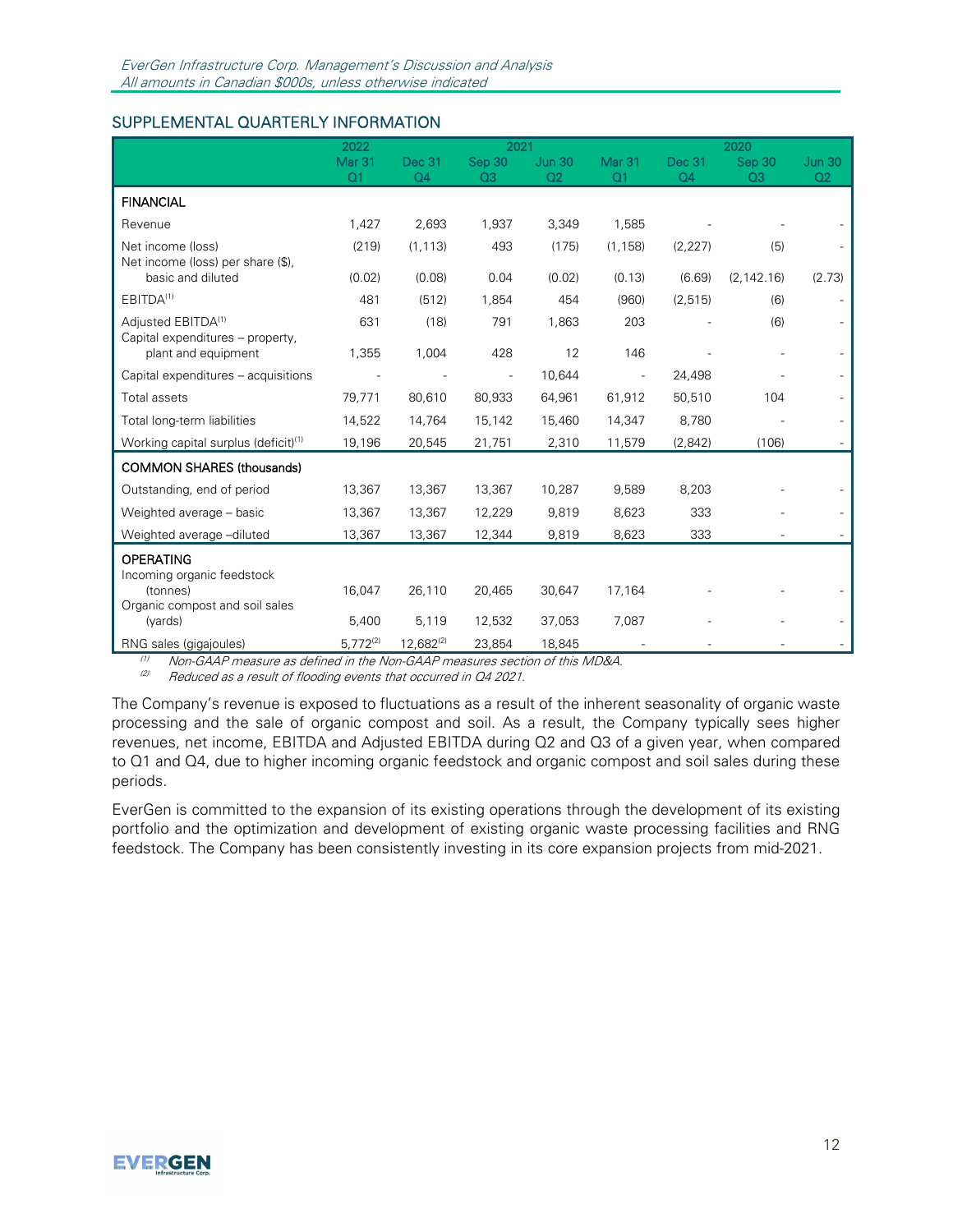# LIQUIDITY AND CAPITAL RESOURCES

|                           | March 31,<br>2022 | December 31,<br>2021 | Change |
|---------------------------|-------------------|----------------------|--------|
| Cash and cash equivalents | 17,470            | 19,597               | (11)   |
| Restricted cash           | 2,688             | 2,688                |        |
| Working capital $(1)$     | 19,196            | 20,910               | (8)    |

 $(1)$  Non-GAAP measure as defined in the Non-GAAP measures section of this MD&A.

We consider our capital to consist of shareholders' equity, lease liabilities and total debt, net of working capital. The Company's objective when managing capital is to maintain adequate levels of funding to support the development of its business and maintain the necessary corporate and administrative functions to facilitate these activities. The Company actively monitors its capital and operational spending activities to ensure that it can meet its future anticipated obligations incurred from normal ongoing operations, which may require the Company to adjust its capital structure. To maintain or adjust its capital structure, the Company may issue additional common shares, repay existing debt, seek additional debt financing or adjust its spending or capital expenditures. There is no assurance that any of these will be on acceptable terms to EverGen.

EverGen assesses its ability to meet its on-going obligations using the non-GAAP measures of EBITDA and adjusted EBITDA. These ratios are key measures of liquidity and the management of capital resources.

EverGen's cash and cash equivalents and working capital balances decreased as at March 31, 2022, compared to December 31, 2021, primarily due to property, plant and equipment expenditures relating to the Company's core expansion project at NZWA.

# Share capital

The Company had the following outstanding common shares and equity instruments as at March 31, 2022 and December 31, 2021:

|                              | March 31, | December 31, |               |
|------------------------------|-----------|--------------|---------------|
| (thousands)                  | 2022      | 2021         | <b>Change</b> |
| Common shares                | 13,367    | 13,367       |               |
| Share warrants               | 2,682     | 2,682        |               |
| Options                      | 127       | 172          | (26)          |
| Performance share units      | 430       | 600          | (28)          |
| Restricted share units       | 154       | 120          | 28            |
| Deferred share units         | 28        | 28           |               |
| Total outstanding securities | 16,788    | 16,969       |               |

A description of EverGen's equity instruments can be found in note 14 to the consolidated financial statements for the year ended December 31, 2021.

As of the date of this MD&A, the following equity instruments outstanding:

| (thousands)                         |        |
|-------------------------------------|--------|
| Common shares                       | 13,367 |
| Share warrants                      | 2,682  |
| Options                             | 127    |
| Performance share units             | 430    |
| Restricted share units              | 154    |
| Deferred share units                | 28     |
| <b>Total outstanding securities</b> | 16,788 |

On May 17, 2022, EverGen announced that it filed a Notice of Intention to make a Normal Course Issuer Bid which will allow EverGen to purchase it's issued and outstanding common shares during a 12-month period, commencing on May 23, 2022 and ending on May 23, 2023, or on such earlier date as EverGen may complete its purchases or as it may otherwise determine. Under the Normal Course Issuer Bid, if

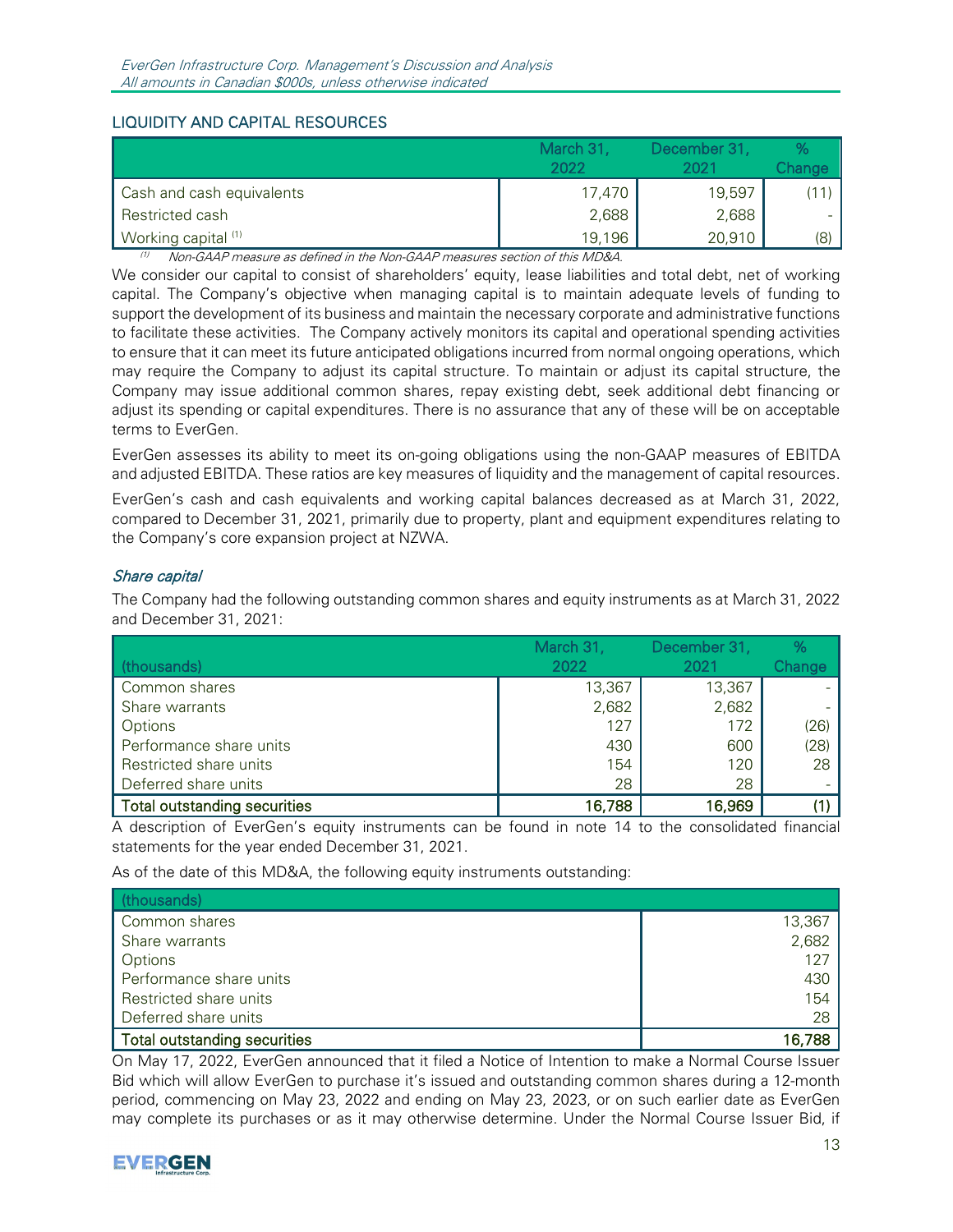approved by the TSX Venture Exchange, EverGen may acquire up to an aggregate of 668,370 common shares over the 12-month period, representing approximately 5% of it's issued and outstanding common shares. EverGen may not acquire more than 2% of the issued and outstanding common shares in any 30 day period.

# Use of proceeds

On August 4, 2021, EverGen completed an initial public offering. As at March 31, 2022, the Company has used the proceeds from the offering, compared to the intended use of the proceeds, as follows:

|                                                 |                                 | Use of net<br>proceeds as at |        |
|-------------------------------------------------|---------------------------------|------------------------------|--------|
|                                                 | Intended use of<br>net proceeds | March 31,<br>2022            | Change |
| Project development, construction and expansion | 10,750                          | 2,125                        | (80)   |
| Further development and acquisition activities  | 6,569                           | -                            | (100)  |
| <b>Total</b>                                    | 17,319                          | 2,125                        | (88)   |

The Company intends to use the remaining proceeds to partially fund its core expansion projects and potential future acquisitions.

# Summary of Cash Flows

|                         | Three months ended |          |       |
|-------------------------|--------------------|----------|-------|
|                         | March 31, 2022     | Change   |       |
| Net operating cash flow | (285)              | (795)    | (27)  |
| Net investing cash flow | (1,601)            | (3, 418) | (62)  |
| Net financing cash flow | (241)              | 16,124   | (101) |
| Total                   | (2, 127)           | (118)    |       |

The decrease in the Company's net operating cash outflows for the three months ended March 31, 2022, compared to the same period last year, was primarily as a result lower general and administrative expenses, partially offset by an increase in operating costs and a decrease in gross profit, as described above, primarily due to costs associated with the floods.

Cash used in investing activities for the three months ended March 31, 2022, relates almost entirely to property, plant and equipment expenditures relating to the Company's core expansion project at NZWA. The Company is in the process of purchasing capital assets relating to its capital expansion projects at both its NZWA and FVB facilities, which are intended to significantly increase EverGen's RNG production once completed.

Cash used in investing activities for the three months ended March 31, 2021, relates primarily to contingent consideration payments made pursuant to the NZWA and SSS share purchase agreements.

Cash provided by financing activities during the three months ended March 31, 2021, were primarily as a result of the drawdown of a credit facility arrangement for a senior secured term loan of up to \$7,000, proceeds from private placements of the Company's common shares and Special Warrant Financing.

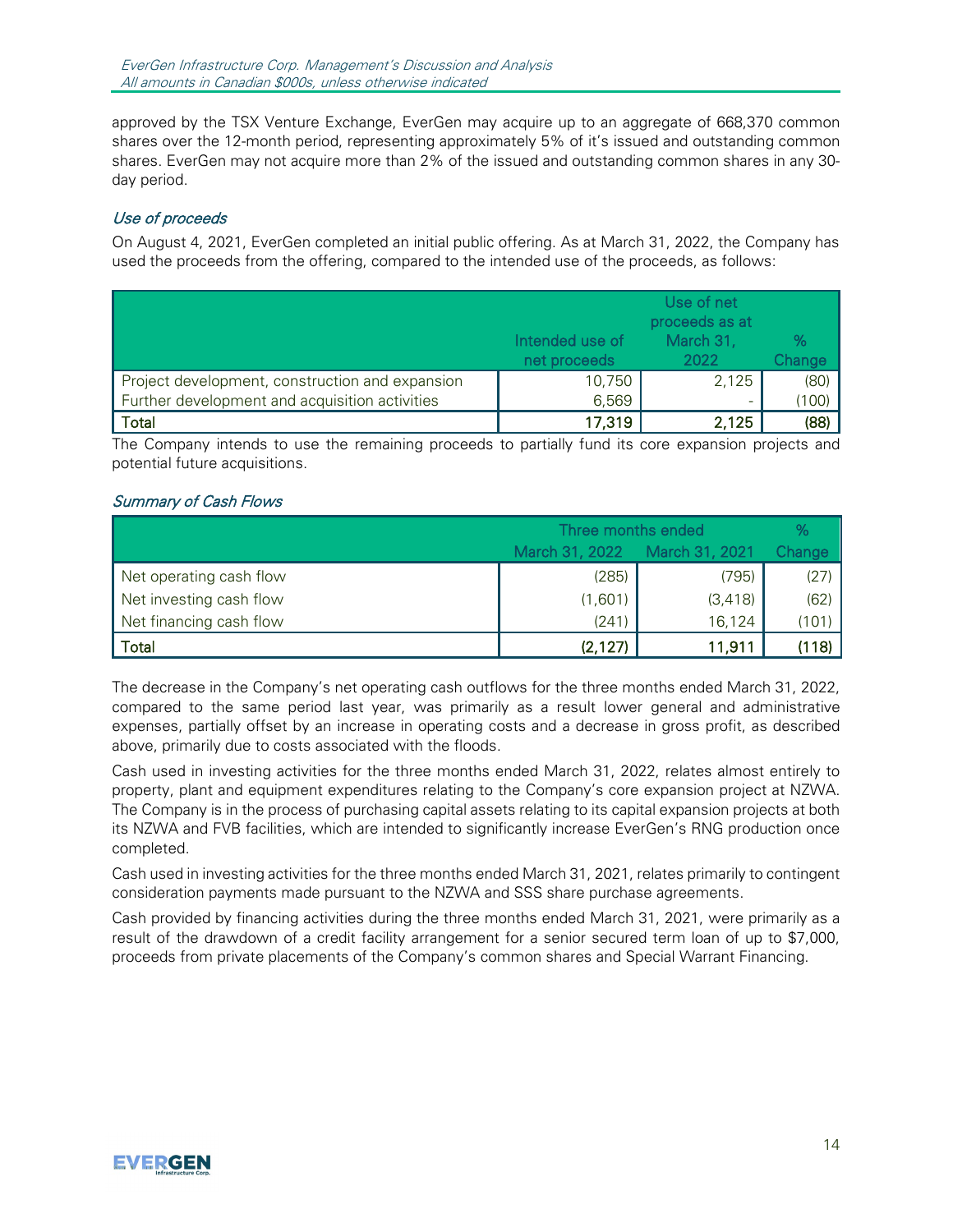# RISKS AND UNCERTAINTIES

Risk is inherent in all business activities and cannot be entirely eliminated. EverGen's business and financial performance, which includes our results of operations and cash flows, are impacted by a number of risks. For full details on the risks and uncertainties affecting EverGen, please refer to the Company's AIF dated January 31, 2022 (see section entitled "Risk Factors"), which is available on SEDAR at [www.sedar.com.](http://www.sedar.com/) The risks and uncertainties described in our AIF are not the only ones that we face. Additional risks and uncertainties, including those that we do not currently know of or that we deem immaterial, could materially and adversely affect the Company's investments, prospects, cash flows, results of operations or financial condition.

These risks cannot be eliminated, however, EverGen's management is committed to proactively monitoring, and where possible, mitigating risk. Issues affecting, or with the potential to affect, the Company's assets, operations and/or reputation, are generally of a strategic nature or are emerging issues that can be identified early and then managed, but occasionally include unforeseen issues that arise unexpectedly and must be managed on an urgent basis. EverGen takes a proactive approach to the identification and management of issues that may affect the Company's assets, operations and/or reputation and has established consistent and clear policies, procedures, guidelines and responsibilities for issue identification, management and mitigation.

### ACCOUNTING STANDARDS, CHANGES AND PRONOUNCEMENTS

The Company's accounting policies are included in Note 3 to the Company's financial statements for the year ended December 31, 2021. The Company did not adopt any new accounting policies in the current period and there are no new or amended accounting standards or interpretations issued during the three months ended March 31, 2022, that are expected to have a material impact on the Company's financial statements.

#### CRITICAL ACCOUNTING ESTIMATES, JUDGMENTS AND ASSUMPTIONS

The preparation of financial statements requires management to make certain judgments, estimates and assumptions that affect the application of accounting policies and the reported amounts of assets, liabilities, revenues and expenses. Actual results may differ from those estimates as the estimation process is inherently uncertain. Estimates are reviewed on an ongoing basis based on historical experience and other factors that are considered to be relevant in the circumstances. Revisions to estimates and the resulting effects on the carrying amounts of the Company's assets and liabilities are accounted for prospectively.

The Company's uses of estimates, judgements and assumptions are included in Note 2 to the Company's financial statements for the year ended December 31, 2021. There have been no significant changes to the Company's critical accounting estimates, judgments and assumptions during the three months ended March 31, 2022.

# MANAGEMENTS REPORT ON INTERNAL CONTROLS

Management is responsible for the preparation and integrity of the Company's financial statements, including the maintenance of appropriate information systems, procedures and internal controls, and to ensure that information used internally or disclosed externally, including the financial statements and MD&A, is complete and reliable. Disclosure controls and procedures should be designed to provide reasonable assurance that information required to be disclosed by the Company is recorded, processed, summarized and reported within the time periods specified under the Canadian securities law.

We have designed disclosure controls and procedures, as defined in National Instrument 52-109 - Certification of Disclosure in Issuers' Annual and Interim Filings ("NI 52-109"), to provide reasonable assurance that material information is identified and communicated to management, including the Chief Executive Officer and Chief Financial Officer, in a timely manner to allow decisions regarding required disclosures.

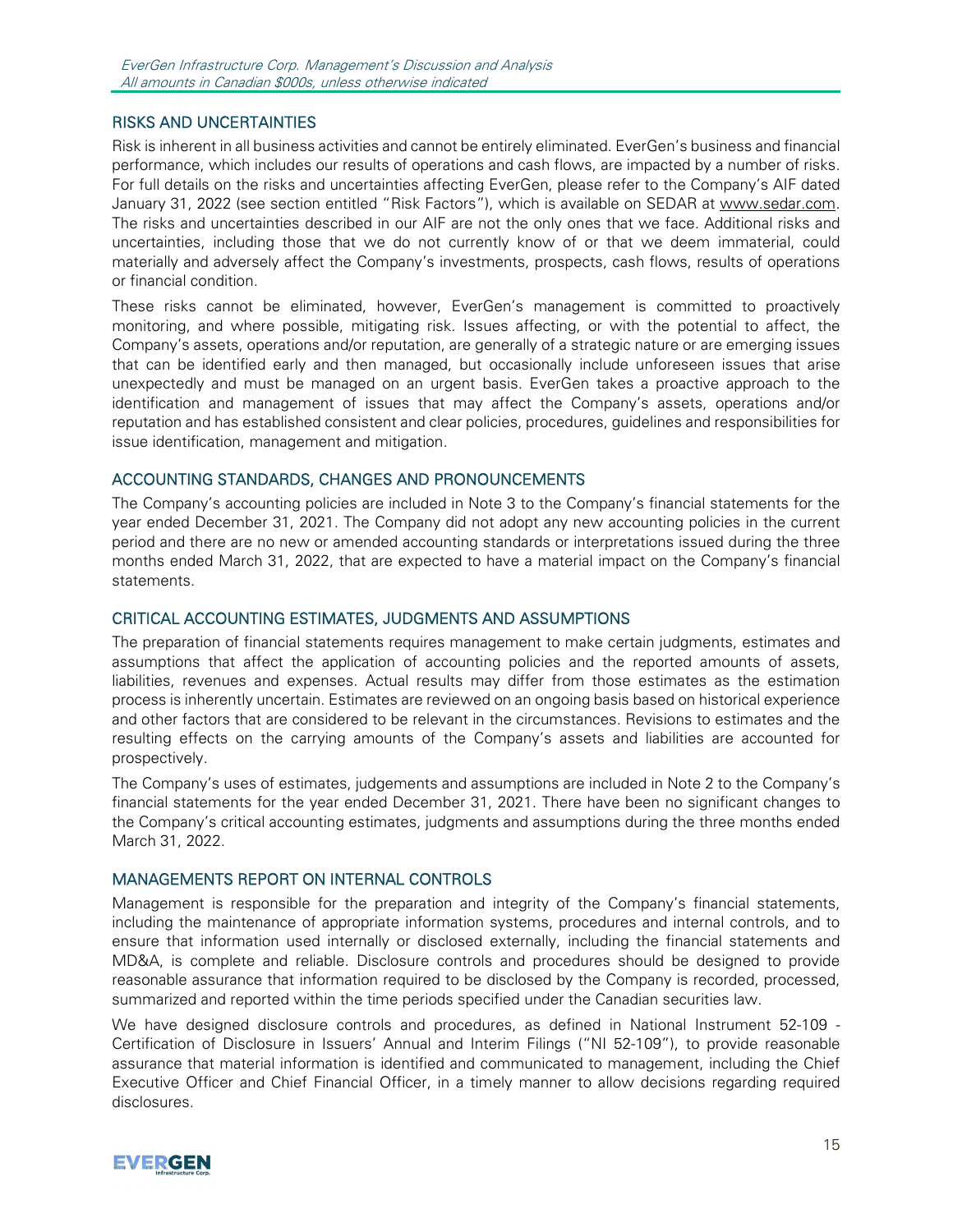We have also designed internal controls over financial reporting ("ICFR"), as defined in NI 52-109, to provide reasonable assurance regarding the reliability of financial reporting and the preparation of financial statements for external purposes in accordance with IFRS.

It should be noted that a control system, including EverGen's disclosure controls and procedures and ICFR, no matter how well designed, has inherent limitations and can only provide reasonable, not absolute, assurance that the objectives of the control system will be met, and it should not be expected that the disclosure controls and procedures and ICFR will prevent all misstatements and instances of fraud, if any.

During the three months ended March 31, 2022, there were no changes in internal controls over financial reporting that have materially affected, or are reasonably likely to materially affect, the Company's internals control over financial reporting.

# RELATED PARTY TRANSACTIONS

### Key management compensation

The value of compensation and other fees paid to board of directors and members of executive management of EverGen is as follows:

|                                        | Three months ended            |     |         |
|----------------------------------------|-------------------------------|-----|---------|
|                                        | March 31, 2022 March 31, 2021 |     | Changel |
| Salaries and benefits                  | 147                           | 178 |         |
| Share-based payment expense (recovery) | (242)                         | 411 | (159)   |
| Total                                  | (95)                          | 116 |         |

# OFF BALANCE SHEET ARRANGEMENTS

As of the date of this MD&A, the Company does not have any off-balance sheet arrangements.

# FINANCIAL INSTRUMENTS

As at March 31, 2022, the Company's financial instruments consists of cash and cash equivalents, accounts receivable, carbon emission credits, accounts payable, contingent consideration, lease liabilities and loans. There have been no significant developments, including the associated risks, in the Company's financial instruments as included in the Company's consolidated financial statements as at and for the year ended December 31, 2021.

The carrying value of cash and cash equivalents, accounts receivable and accounts payable approximates their fair value due to the short-term maturity of those instruments. The fair value of carbon emission credits is initially measured at fair value using period end trading prices of same or similar carbon emission credits on the secondary market (level 2). The fair value of the lease liabilities and loans payable approximates their carrying value due to the specific non-tradeable nature of these instruments. The fair value of contingent consideration recognized in a business combination is initially measured at fair value on the date of acquisition using widely accepted valuation techniques (level 3). There were no changes in the Company's valuation processes, valuation techniques, and types of inputs used in the fair value measurements during the three months ended March 31, 2022.

# NON-GAAP MEASUREMENTS

EverGen uses certain financial measures referred to in this MD&A to quantify its results that are not prescribed by IFRS. The following terms: "EBITDA", "adjusted EBITDA", and "working capital" are not recognized measures under IFRS and may not be comparable to that reported by other companies. EverGen believes that, in addition to measures prepared in accordance with IFRS, the non-GAAP measurements provide useful information to evaluate the Company's performance and ability to generate cash, profitability and meet financial commitments.

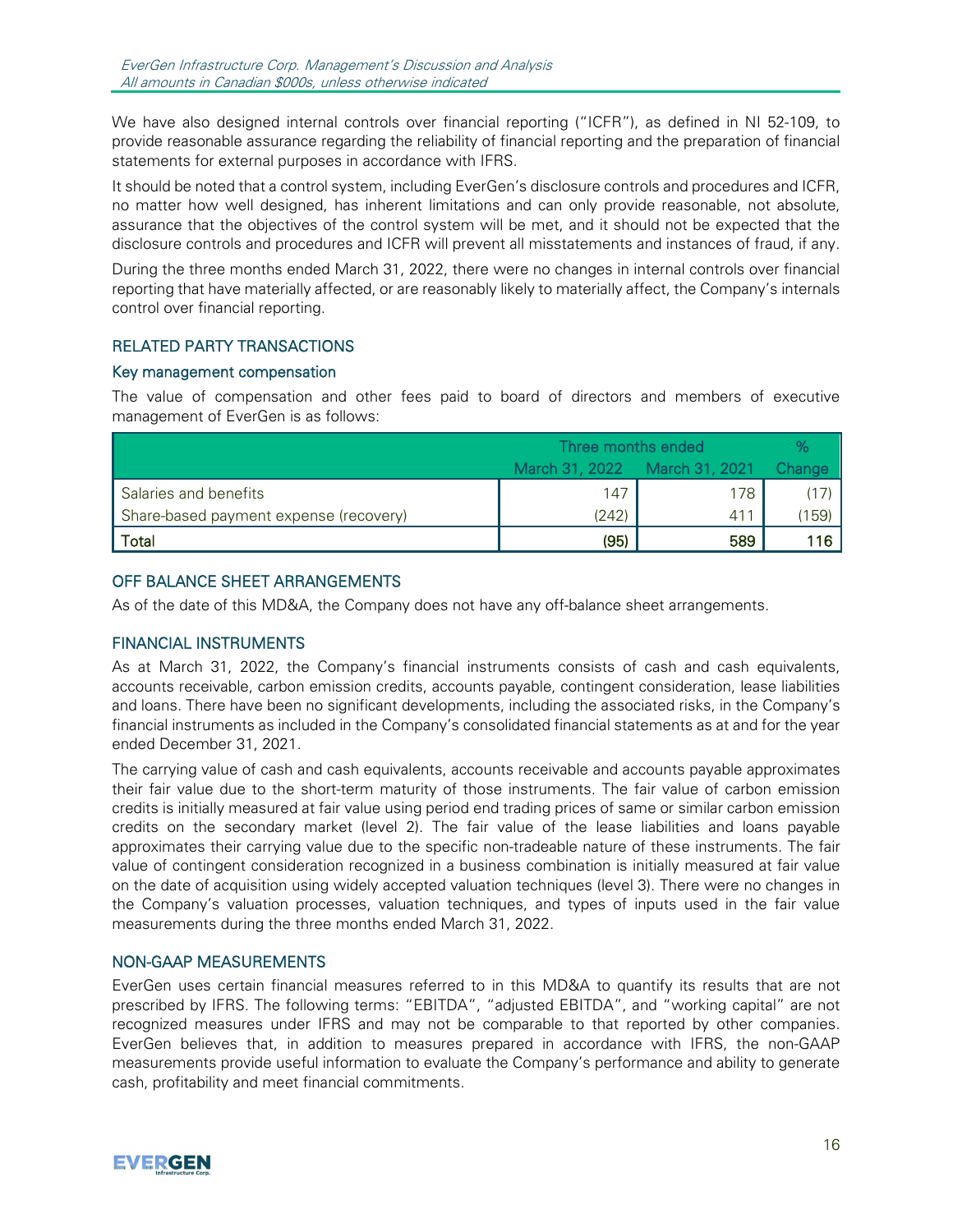These non-GAAP measures are intended to provide additional information and should not be considered in isolation or as a substitute for measures of performance prepared in accordance with IFRS.

# EBITDA and Adjusted EBITDA

Management considers EBITDA, adjusted EBITDA and operating profit key metrics in analyzing operational performance and the Company's ability to generate cash flow. EBITDA is measured as net income (loss) before interest, tax, depreciation and amortization. Adjusted EBITDA is measured as EBITDA adjusted for share-based payment expense and unusual or non-recurring items. A reconciliation of the non-GAAP measures, EBITDA and adjusted EBITDA to the applicable IFRS measure can be found under the Results of Operations section of this MD&A.

# Working capital

Working capital for EverGen is calculated as current assets less current liabilities. The following table provides a reconciliation of working capital, a non-GAAP measure to the applicable IFRS measurements for the Company:

|                            | March 31 | December 31. |        |
|----------------------------|----------|--------------|--------|
| (thousands)                | 2022     |              | Change |
| l Current assets           | 23,498   | 25,019       | (6)    |
| <b>Current liabilities</b> | (4.302)  | (4.474)      | (4)    |
| Working capital surplus    | 19,196   | 20,545       |        |

# FORWARD LOOKING STATEMENTS

This MD&A contains certain forward-looking statements and forward-looking information (collectively "forward-looking statements") within the meaning of applicable Canadian securities laws that involve risks, uncertainties and assumptions and relate to the Company's current expectations and views of future events. All statements other than statements of present or historical fact are forward-looking statements.

Forward-looking statements can often, but not always, be identified by the use of words such as "forecast", "target", "goal", "may", "might", "will", "expect", "anticipate", "estimate", "intend", "plan", "indicate", "seek", "believe", "project", "predict", or "likely", or the negative of these terms, or other similar expressions intended to identify forward-looking statements. The Company has based these forward-looking statements on its current expectations and projections about future events and financial trends that it believes might affect its financial condition, results of operations, business strategy and financial needs. In particular, this MD&A contains forward-looking statements including, but not limited to:

- The timing of the completion of the Company's expansion projects;
- EverGen's plans to grow and develop RNG facilities and construct a platform of sustainable infrastructure and reduce carbon emissions;
- Optimization, diversification and expansion of organic waste processing facilities and RNG feedstock;
- Continued growth through strategic acquisitions and consolidation opportunities;
- Developing strategic partnerships and advancing RNG project pipeline;
- The ability to secure and optimize long-term contracts for RNG offtake and feedstock inputs;
- Continued growth of the feedstock opportunity from municipal and commercial sources and our ability to build relationships with municipal, commercial and utility customers;
- The ability to create efficiencies through the integration of talent, systems and processes across acquired capital;
- The growth of the RNG industry;
- The recovery of future insurance proceeds;
- Planned completion of the NZWA facility core expansion project in 2023 and the level of RNG production; and

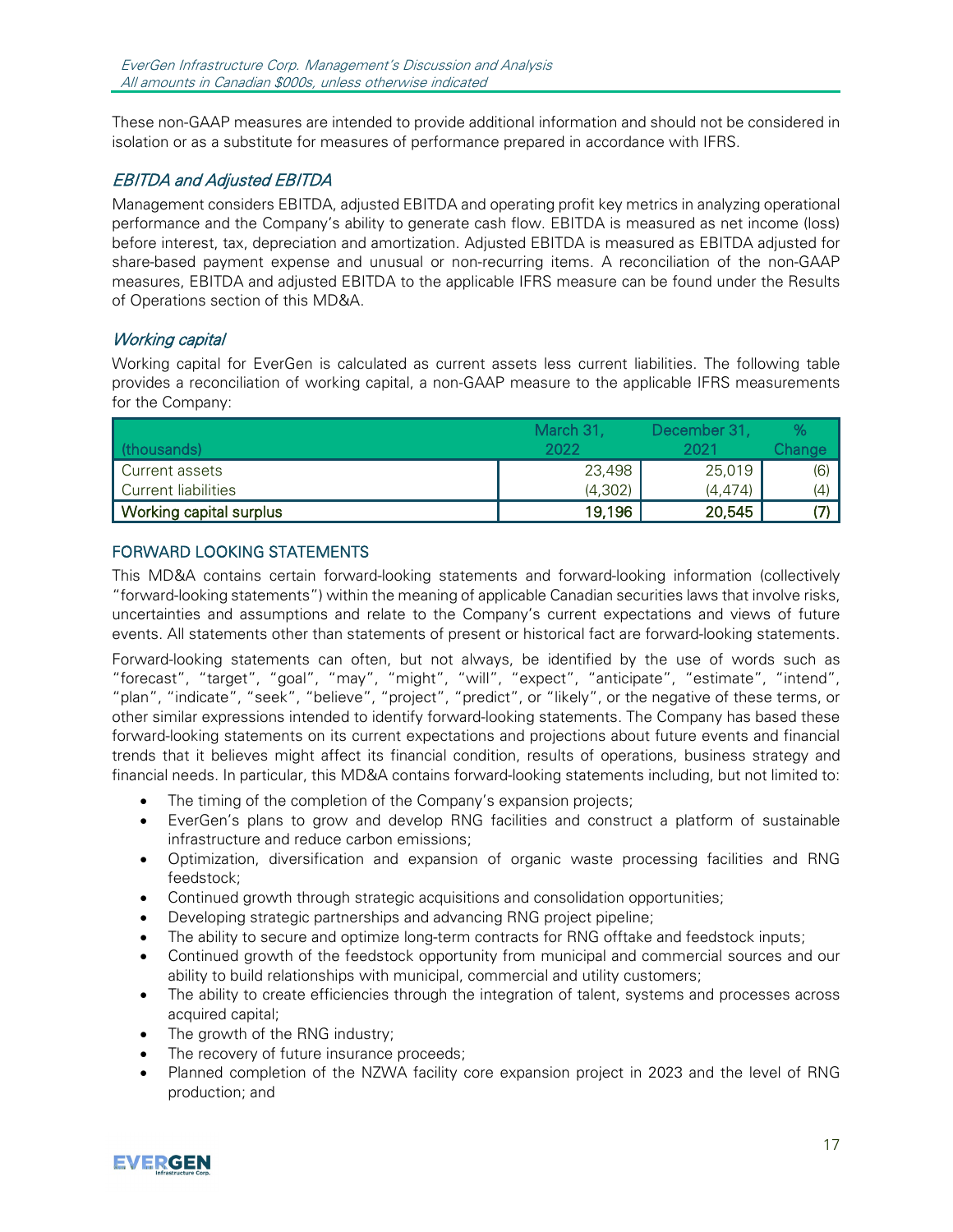• The sufficiency of EverGen's liquidity to fund operations and to comply with covenants under its debt facility;

Such statements are based on certain assumptions of future events and actual results could vary from these assumptions. Events or circumstances may cause actual results to differ materially from those predicted as a result of numerous known and unknown risks, uncertainties and other factors, many of which are beyond the control of EverGen. These include, but are not limited to, risks associated with renewable energy sources, such as market competition, volatility of prices, currency fluctuations, environmental risk, and competition from other producers and ability to access sufficient capital from internal and external sources.

Although the Company believes that the expectations reflected in such forward-looking statements and information are reasonable, it can give no assurance that such expectations will prove to be accurate, as results and future events could differ materially from those expected or estimated in such statements. Forward-looking-statements, by their nature, involve risks and uncertainties. Certain of these risks are included in "Risks and Uncertainties" in this MD&A and "Risk Factors" in the Company's AIF dated January 31, 2022, which factors should not be considered exhaustive and should be read together with the other cautionary statements in this MD&A. Given these risks, uncertainties and assumptions, readers are cautioned not to place undue reliance on these forward-looking statements. The forward-looking statements contained in this MD&A are made as of the date hereof, and the Company undertakes no obligation to update or revise these forward-looking statements or information as a result of new information or future events, other than as required by applicable securities laws. The forward-looking statements and information contained in this MD&A may not be appropriate for other purposes. In the event that subsequent events are reasonably likely to cause actual results to differ materially from forwardlooking statements previously disclosed by the Company for a period that is not yet complete, EverGen will provide disclosure on such events and the anticipated impact of such events.

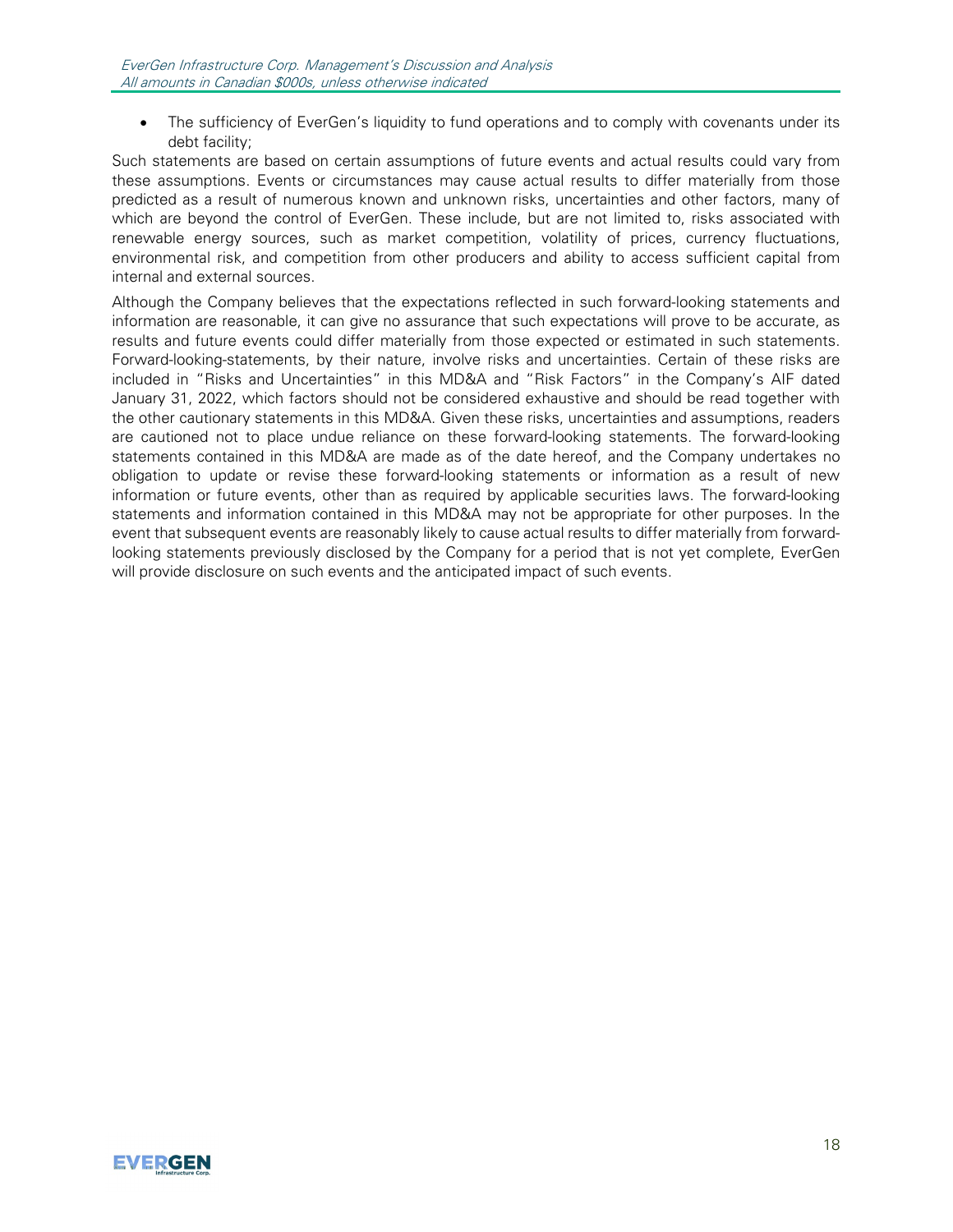

# Unaudited Interim Condensed Consolidated Financial Statements

For the three months ended March 31, 2022 and 2021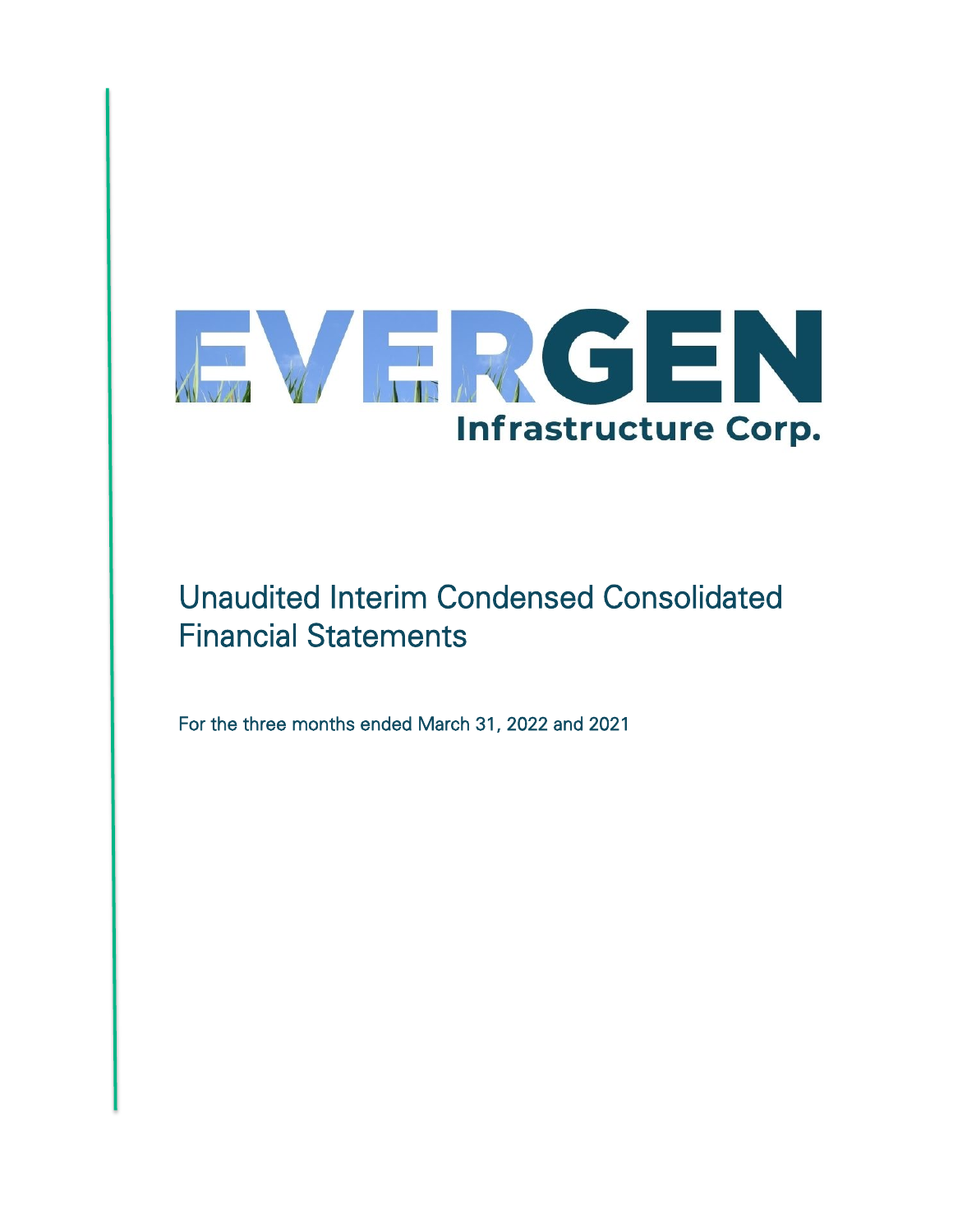Unaudited Interim Condensed Consolidated Financial Statements All amounts in Canadian \$000s, unless otherwise indicated

# NOTICE OF NO REVIEW OF INTERIM CONDENSED CONSOLIDATED FINANCIAL STATEMENTS

The accompanying unaudited interim condensed consolidated financial statements of EverGen Infrastructure Corp. for the three months ended March 31, 2022, have been prepared by and are the responsibility of the Company's management.

Under National Instrument 51-102, continuous disclosure obligations, if an auditor has not performed a review of the interim financial statements, they must be accompanied by a notice indicating that the financial statements have not been reviewed by an auditor.

The Company's independent auditor has not performed a review of these interim financial statements in accordance with standards established for a review of interim financial statements by an entity's auditor.

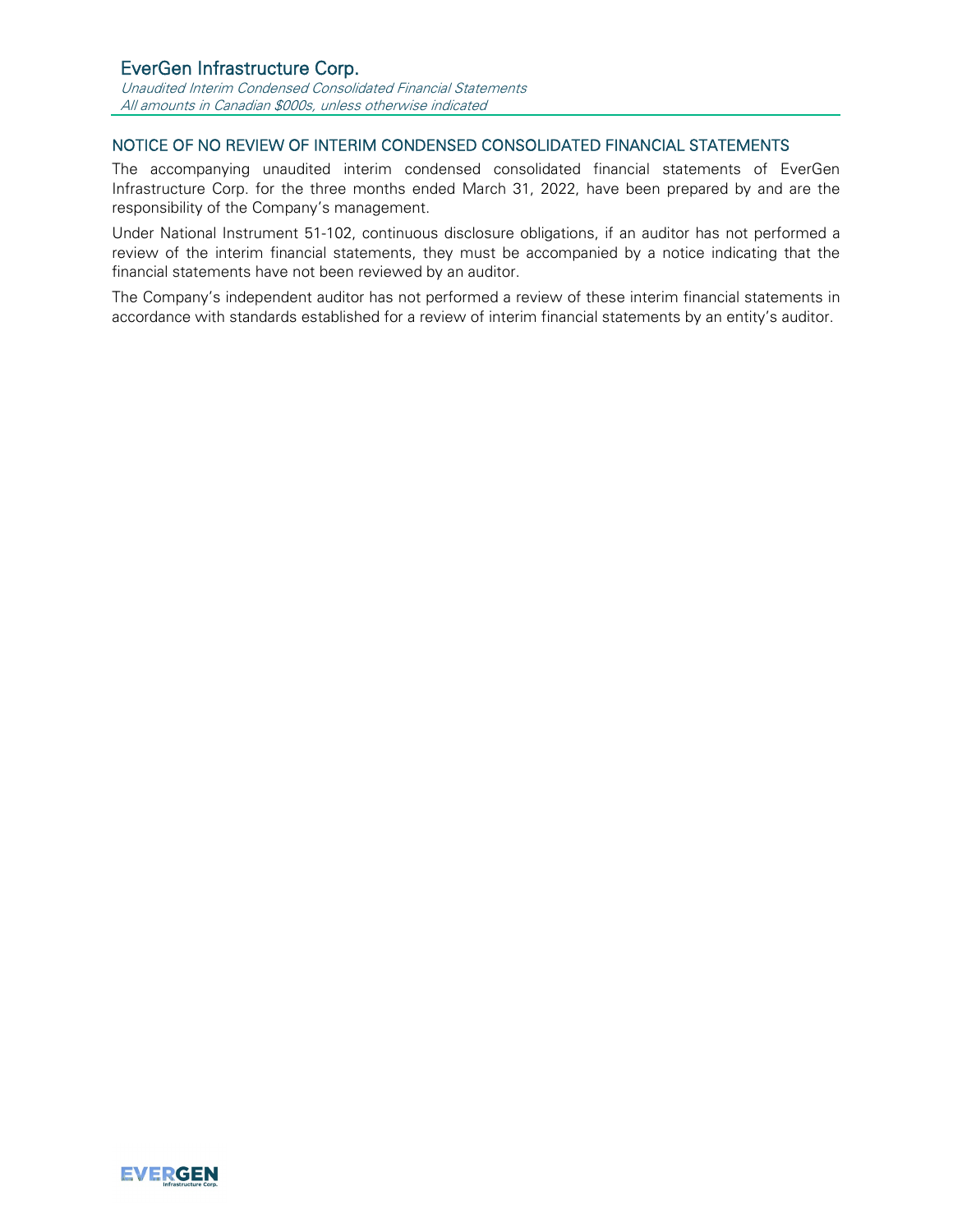Unaudited Interim Condensed Consolidated Financial Statements All amounts in Canadian \$000s, unless otherwise indicated

# INTERIM CONDENSED CONSOLIDATED STATEMENTS OF FINANCIAL POSITION

(Unaudited)

|                                            |                | March 31, | December 31, |
|--------------------------------------------|----------------|-----------|--------------|
| As at                                      | <b>Notes</b>   | 2022      | 2021         |
|                                            |                |           |              |
| <b>Current assets</b>                      |                |           |              |
| Cash and cash equivalents                  |                | 17,470    | 19,597       |
| Restricted cash                            | 3              | 2,688     | 2,688        |
| Accounts receivable                        | $\overline{4}$ | 2,667     | 2,122        |
| Prepaid expenses and other assets          |                | 673       | 612          |
|                                            |                | 23,498    | 25,019       |
| Property, plant and equipment              | 5              | 18,177    | 17,007       |
| Intangible assets                          | 6              | 23,888    | 24,376       |
| Goodwill                                   |                | 14,208    | 14,208       |
| <b>Total assets</b>                        |                | 79,771    | 80,610       |
|                                            |                |           |              |
| <b>Current liabilities</b>                 |                |           |              |
| Accounts payable and accrued liabilities   |                | 2,491     | 3,197        |
| Loans payable                              | $\overline{7}$ | 710       | 700          |
| Lease liabilities                          | 8              | 307       | 298          |
| Deferred revenue                           |                | 515       |              |
| Contingent consideration                   | 9              | 279       | 279          |
|                                            |                | 4,302     | 4,474        |
| Loans payable                              | 7              | 5,583     | 5,758        |
| Lease liabilities                          | 8              | 3,011     | 2,999        |
| Deferred tax                               |                | 5,928     | 6,007        |
| <b>Total liabilities</b>                   |                | 18,824    | 19,238       |
|                                            |                |           |              |
| Shareholders' equity                       |                |           |              |
| Share capital                              |                | 60,597    | 60,597       |
| Share warrants                             |                | 3,484     | 3,484        |
| Contributed surplus                        | 10             | 1,271     | 1,477        |
| Accumulated deficit                        |                | (4, 405)  | (4, 186)     |
| Total shareholders' equity                 |                | 60,947    | 61,372       |
| Total liabilities and shareholders' equity |                | 79,771    | 80,610       |

The accompanying notes are an integral part of these unaudited interim condensed consolidated financial statements. Subsequent events note 19

# On behalf of the board of directors:

*"Chase Edgelow" "Mary Hemmingsen"*

Chase Edgelow, Director **Mary Hemmingsen, Director** Mary Hemmingsen, Director

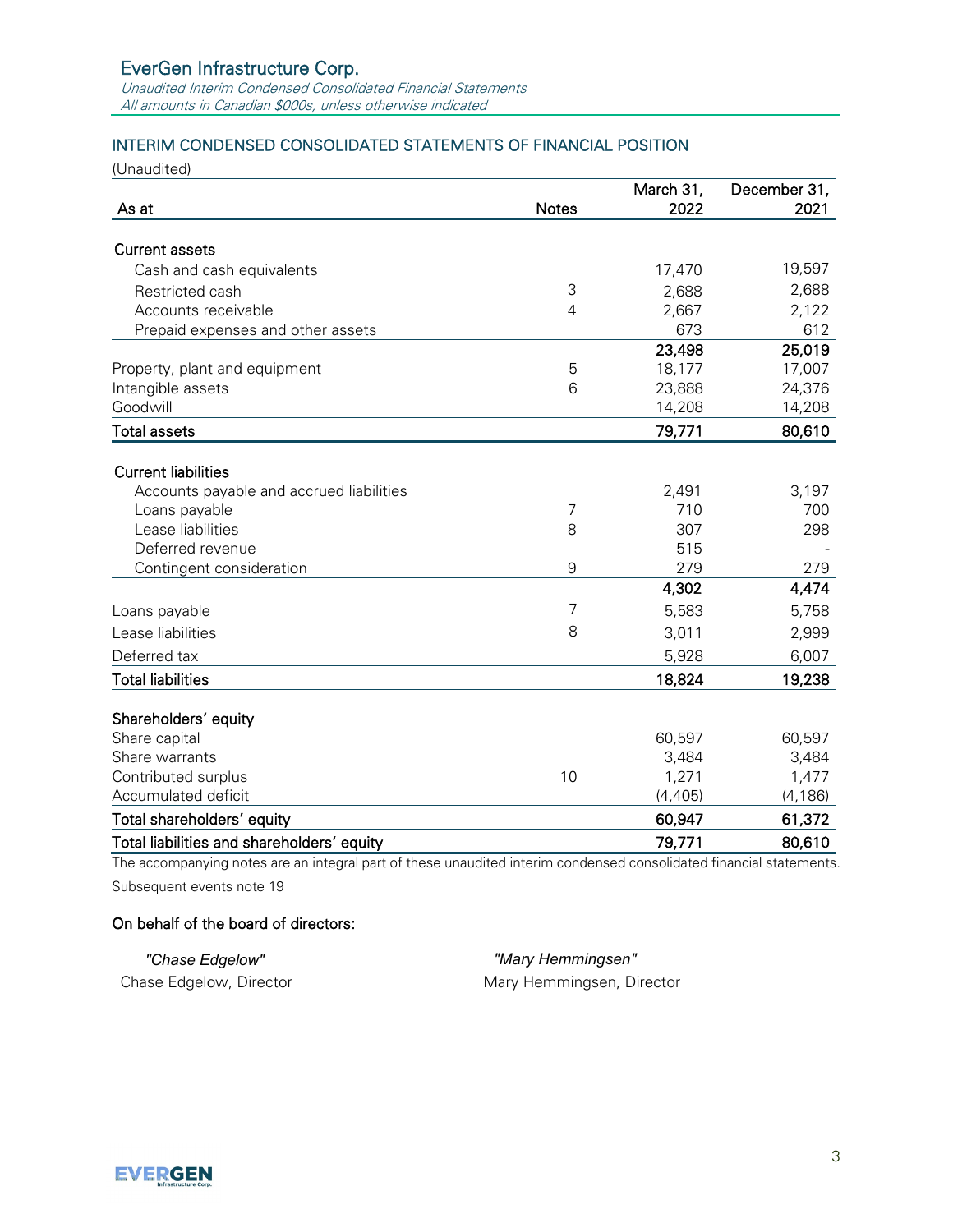Unaudited Interim Condensed Consolidated Financial Statements All amounts in Canadian \$000s, unless otherwise indicated

# INTERIM CONDENSED CONSOLIDATED STATEMENTS OF LOSS AND COMPREHENSIVE LOSS

(Unaudited)

(Thousands of Canadian Dollars and shares, except per share amounts)

|                                                                                                                                                                             |              | Three months ended                 |                           |  |  |  |
|-----------------------------------------------------------------------------------------------------------------------------------------------------------------------------|--------------|------------------------------------|---------------------------|--|--|--|
|                                                                                                                                                                             | <b>Notes</b> | March 31, 2022                     | March 31, 2021            |  |  |  |
|                                                                                                                                                                             |              |                                    |                           |  |  |  |
| Revenue                                                                                                                                                                     | 11           | 1,427                              | 1,585                     |  |  |  |
| Cost of goods sold                                                                                                                                                          |              | 706                                | 597                       |  |  |  |
| Gross profit                                                                                                                                                                |              | 721                                | 988                       |  |  |  |
| Operating costs                                                                                                                                                             |              | 501                                | 222                       |  |  |  |
| General and administrative expenses                                                                                                                                         | 12           | 836                                | 1,246                     |  |  |  |
| Depreciation and amortization                                                                                                                                               | 5,6          | 733                                | 592                       |  |  |  |
| Share-based payment expense (recovery)                                                                                                                                      | 10           | (225)                              | 413                       |  |  |  |
| Finance costs (income), net                                                                                                                                                 | 13           | 112                                | 107                       |  |  |  |
| Other income                                                                                                                                                                | 14           | (872)                              | 67                        |  |  |  |
| Net loss before income tax recovery                                                                                                                                         |              | (364)                              | (1,659)                   |  |  |  |
| Income tax recovery                                                                                                                                                         |              |                                    |                           |  |  |  |
| Current                                                                                                                                                                     |              | (66)                               | (81)                      |  |  |  |
| Deferred                                                                                                                                                                    |              | (79)                               | (420)                     |  |  |  |
| Net loss and comprehensive loss                                                                                                                                             |              | (219)                              | (1, 158)                  |  |  |  |
| Loss per share – basic and diluted                                                                                                                                          |              | (\$0.02)                           | (\$0.13)                  |  |  |  |
| Weighted average number of common shares outstanding<br>the companies of the companies of the companies of the companies of the contract of the contract of the contract of |              | 13,367<br>attended and the company | 8,623<br>المستحدث والمتار |  |  |  |

The accompanying notes are an integral part of these unaudited interim condensed consolidated financial statements.

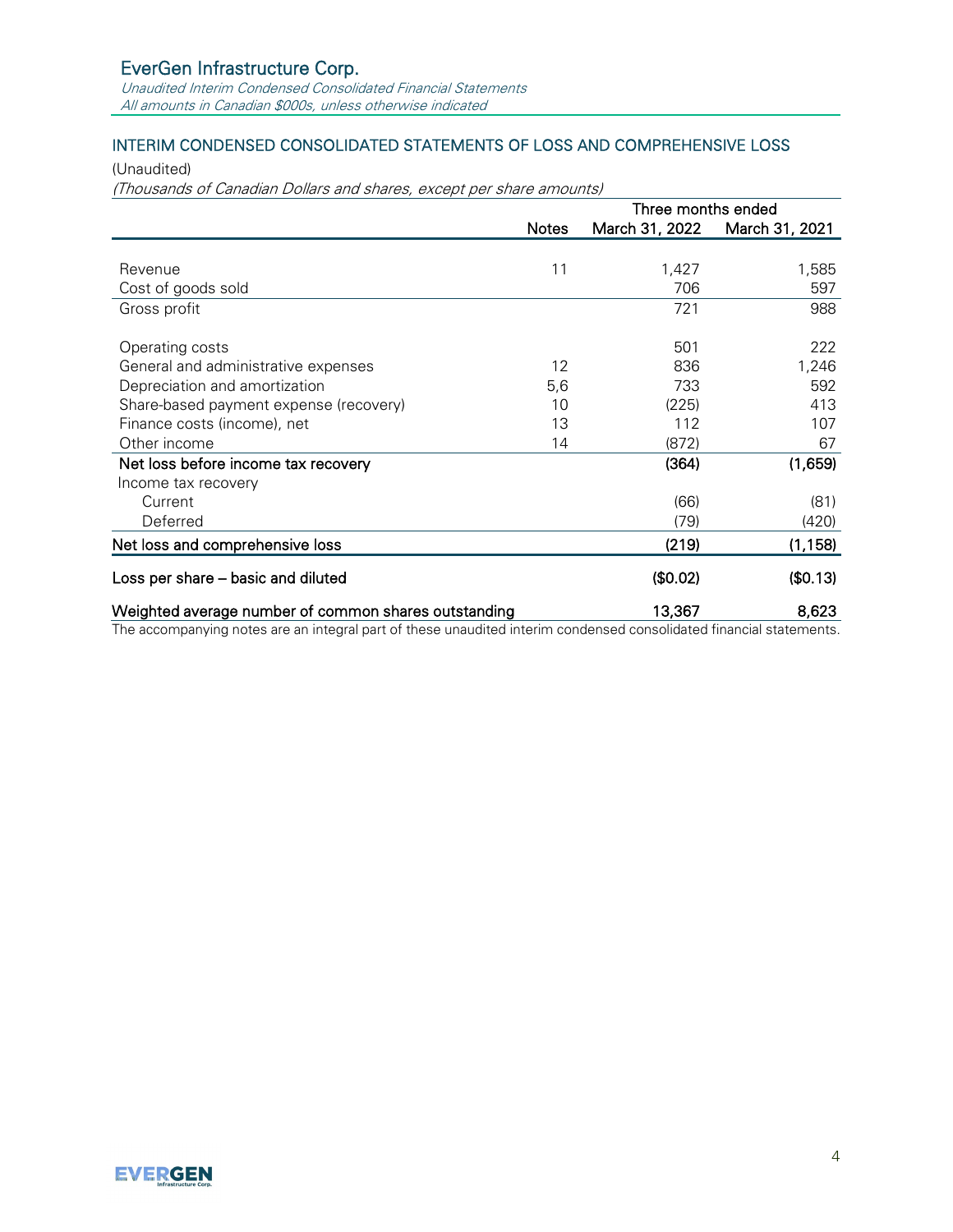Unaudited Interim Condensed Consolidated Financial Statements All amounts in Canadian \$000s, unless otherwise indicated

# INTERIM CONDENSED CONSOLIDATED STATEMENTS OF CHANGES IN SHAREHOLDERS' EQUITY

(Unaudited)

(Thousands of Canadian Dollars and shares)

|                                                 |       | Share<br>capital | Share<br>capital | Share<br>warrants | Share<br>warrants | Share<br>rights | Share<br>rights | Contributed<br>surplus | Accumulated<br>deficit | Total    |
|-------------------------------------------------|-------|------------------|------------------|-------------------|-------------------|-----------------|-----------------|------------------------|------------------------|----------|
|                                                 | Notes | #                | \$               | #                 | S                 | #               | S               | \$.                    | S                      | \$.      |
|                                                 |       |                  |                  |                   |                   |                 |                 |                        |                        |          |
| Balance, December 31, 2021                      |       | 13,367           | 60,597           | 2,682             | 3,484             |                 |                 | 1,477                  | (4, 186)               | 61,372   |
| Net loss for the period                         |       |                  |                  |                   |                   |                 |                 |                        | (219)                  | (219)    |
| Share-based payment recovery                    | 10    |                  |                  |                   |                   |                 |                 | (225)                  |                        | (225)    |
| Capitalized share-based expense                 |       |                  |                  |                   |                   |                 |                 | 19                     |                        | 19       |
| Balance, March 31, 2022                         |       | 13,367           | 60,597           | 2,682             | 3,484             |                 |                 | 1,271                  | (4, 405)               | 60,947   |
| Balance, December 31, 2020                      |       | 8,203            | 32,790           | 340               | 1,068             | 462             | 32              | 252                    | (2, 233)               | 31,909   |
| Net loss for the period                         |       |                  |                  |                   |                   |                 |                 |                        | (1, 158)               | (1, 158) |
| Share-based payment expenses                    |       |                  |                  |                   |                   |                 |                 | 413                    |                        | 413      |
| Common shares issued on private placements      |       | 264              | 1,320            |                   |                   |                 |                 |                        |                        | 1,320    |
| Common shares issued in exchange for            |       |                  |                  |                   |                   |                 |                 |                        |                        |          |
| consulting services relating to acquisitions    |       | 50               | 250              |                   |                   |                 |                 | (250)                  |                        |          |
| <b>Special Warrant Financing</b>                |       | 1,059            | 7,225            | 530               | 1,250             |                 |                 |                        |                        | 8,475    |
| Issuance in exchange for advisor services in    |       |                  |                  |                   |                   |                 |                 |                        |                        |          |
| connection with Special Warrant Financing       |       | 13               | 95               |                   |                   |                 |                 |                        |                        | 95       |
| Broker Options issued for broker services in    |       |                  |                  |                   |                   |                 |                 |                        |                        |          |
| connection with Special Warrant Financing       |       |                  |                  | 23                | 41                |                 |                 |                        |                        | 41       |
| Broker Unit Warrants issued for broker services |       |                  |                  |                   |                   |                 |                 |                        |                        |          |
| in connection with Special Warrant              |       |                  |                  |                   |                   |                 |                 |                        |                        |          |
| Financing brokered private placement            |       |                  |                  | 11                | 44                |                 |                 |                        |                        | 44       |
| Finder Warrants issued for services<br>-in      |       |                  |                  |                   |                   |                 |                 |                        |                        |          |
| connection with Special Warrant Financing       |       |                  |                  |                   |                   |                 |                 |                        |                        |          |
| non-brokered private placement                  |       |                  |                  | $\overline{7}$    | 12                |                 |                 |                        |                        | 12       |
| Share issue cost, net of tax                    |       |                  | (834)            |                   |                   |                 |                 |                        |                        | (834)    |
| Balance, March 31, 2021                         |       | 9,589            | 40,846           | 911               | 2,415             | 462             | 32              | 415                    | (3, 391)               | 40,317   |

The accompanying notes are an integral part of these unaudited interim condensed consolidated financial statements.

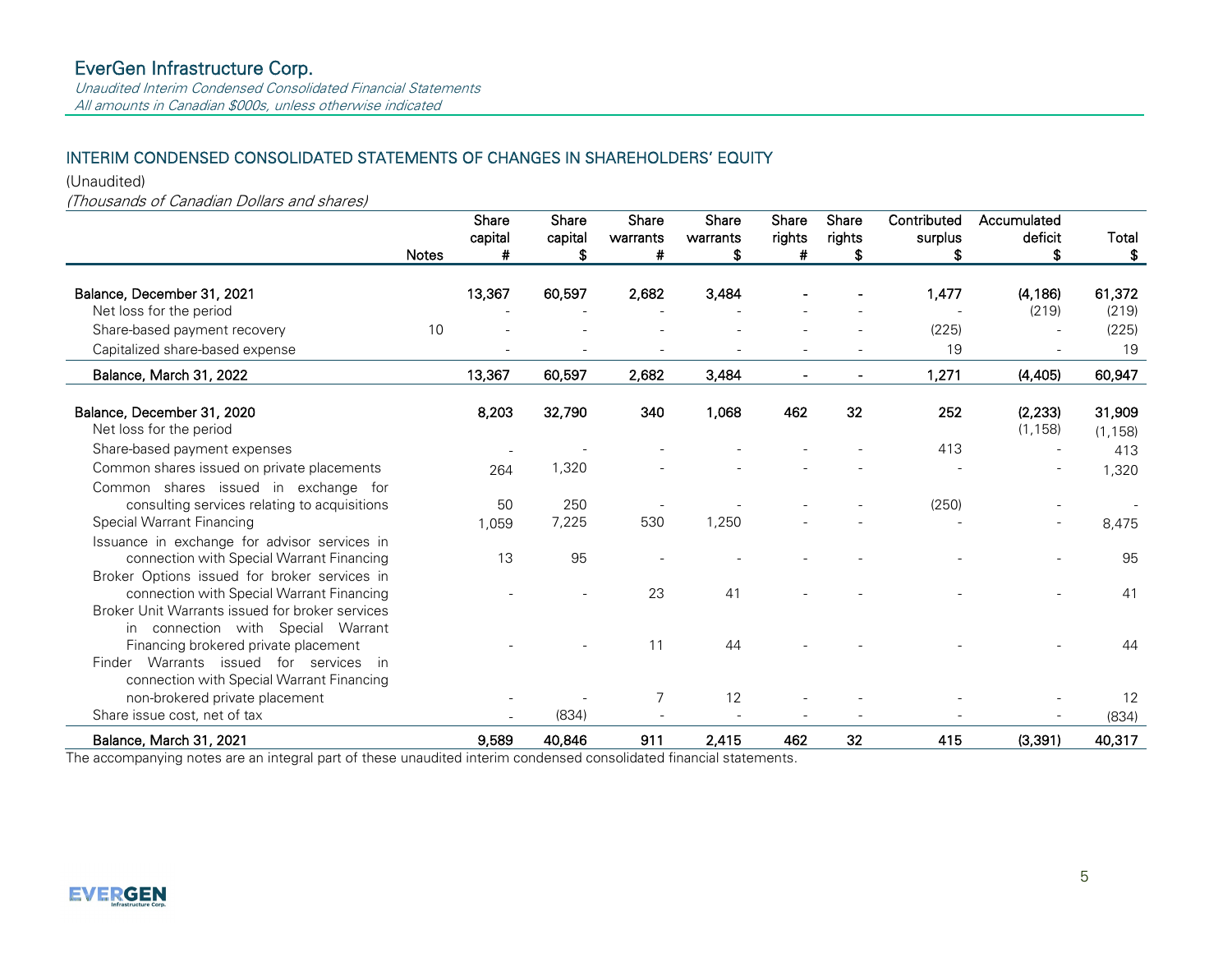Unaudited Interim Condensed Consolidated Financial Statements All amounts in Canadian \$000s, unless otherwise indicated

# INTERIM CONDENSED CONSOLIDATED STATEMENTS OF CASH FLOWS

(Unaudited)

|                                                                          | <b>Notes</b> | March 31, 2022 | March 31, 2021 |
|--------------------------------------------------------------------------|--------------|----------------|----------------|
|                                                                          |              |                |                |
| Operating activities<br>Net loss                                         |              | (219)          | (1, 158)       |
| Items not affecting cash:                                                |              |                |                |
| Depreciation and amortization                                            | 5,6          | 733            | 592            |
| Loss on sale of property, plant and equipment                            | 5            | 41             |                |
| Share-based payment (recovery) expense                                   | 10           | (225)          | 413            |
| Loan payable interest expense accrued                                    |              |                | 10             |
| Deferred income tax recovery                                             |              | (79)           | (420)          |
| Changes in non-cash working capital                                      | 17           | (536)          | (232)          |
| Net cash flow used in operating activities                               |              | (285)          | (795)          |
|                                                                          |              |                |                |
| Investing activities                                                     |              |                |                |
| Expenditures on property, plant and equipment                            | 5            | (1, 355)       | (146)          |
| Disposals of property, plant and equipment                               | 5            | 15             |                |
| Contingent consideration payments<br>Changes in non-cash working capital | 17           | (261)          | (3,389)<br>117 |
|                                                                          |              |                |                |
| Net cash flow used in investing activities                               |              | (1,601)        | (3, 418)       |
| <b>Financing activities</b>                                              |              |                |                |
| Advance of loans payable                                                 | 8            | 10             | 7,000          |
| Repayment of principal portion of loans payable                          | 8            | (175)          |                |
| Repayment of principal portion of lease liabilities                      | 9            | (76)           | (55)           |
| Proceeds from Special Warrant Financing                                  |              |                | 8,475          |
| Proceeds from private placements                                         |              |                | 1,320          |
| Share issue costs                                                        |              |                | (880)          |
| Changes in non-cash working capital                                      | 17           |                | 264            |
| Net cash flow (used in) from financing activities                        |              | (241)          | 16,124         |
|                                                                          |              |                |                |
| Net change in cash                                                       |              | (2, 127)       | 11,911         |
| Cash, cash equivalents and restricted cash at beginning<br>of period     |              | 22,285         | 5,003          |
| Cash, cash equivalents and restricted cash at end of                     |              |                |                |
| period                                                                   | 3            | 20,158         | 16,914         |

The accompanying notes are an integral part of these unaudited interim condensed consolidated financial statements. Supplemental cash flow information note 17

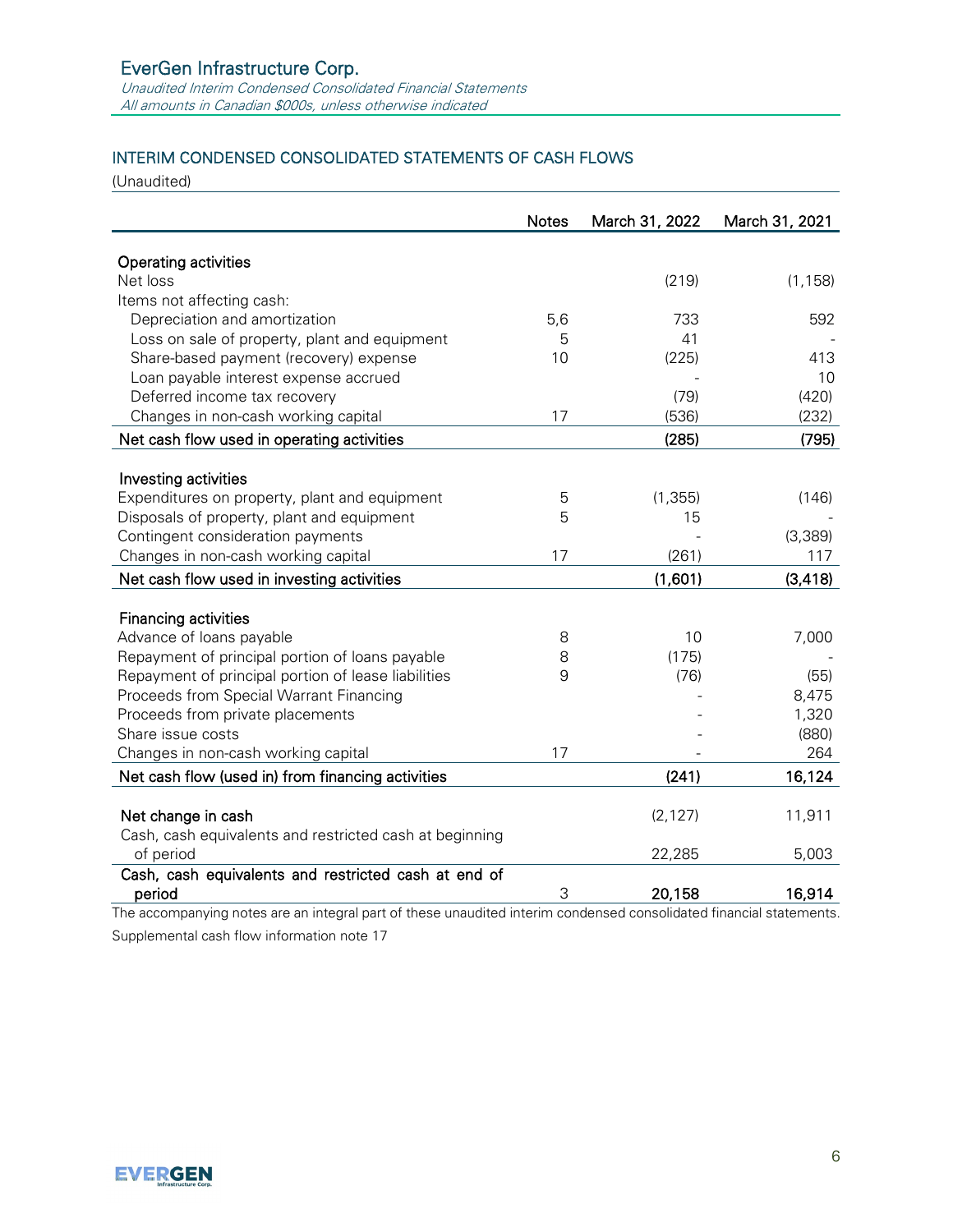Unaudited Interim Condensed Consolidated Financial Statements All amounts in Canadian \$000s, unless otherwise indicated

# NOTES TO THE INTERIM CONDENSED CONSOLIDATED FINANCIAL STATEMENTS

(Unaudited)

# 1. NATURE OF BUSINESS

EverGen Infrastructure Corp. ("EverGen" or the "Company") operates two Gore Cover™ organic waste management facilities and one renewable natural gas ("RNG") production facility in British Columbia.

EverGen was incorporated under the British Columbia Business Corporations Act on May 13, 2020 and trades on the TSX Venture Exchange under the symbol "EVGN".

The Company's principal place of business is located at 390 – 1050 Homer Street, Vancouver, British Columbia and its registered office is located at 1200 Waterfront Centre, 200 Burrard Street Vancouver, British Columbia.

The Company's revenue, cost of goods sold and certain operating costs are impacted by seasonal weather variation and the related fluctuations in volumes processed.

# 2. BASIS OF PREPARATION

#### a) Statement of compliance and accounting policies

These interim condensed consolidated financial statements have been prepared in accordance with International Accounting Standard 34, Interim Financial Reporting, as issued by the International Accounting Standards Board. These interim condensed consolidated financial statements do not include all the information and disclosures required for annual financial statements and therefore should be read in conjunction with the Company's audited consolidated financial statements for the year ended December 31, 2021. The interim condensed consolidated financial statements have been prepared under the assumption that the Company operates on a going concern basis and have been presented in Canadian dollars, which is also the Company's functional currency.

The accounting policies applied in the preparation of these interim condensed consolidated financial statements are consistent with those applied in the Company's annual consolidated financial statements as at and for the year ended December 31, 2021.

These interim condensed consolidated financial statements were authorized for issue by the Audit Committee of the Board of Directors of the Company on May 24, 2022.

#### b) New standards, interpretations and amendments adopted by the Company

There are no new standards not yet adopted that are expected to have a material impact on the Company's financial statements.

#### c) Use of estimates, judgements and assumptions

The significant estimates and judgments used in the preparation of these interim condensed consolidated financial statements are consistent with those used in the Company's consolidated financial statements as at and for the year ended December 31, 2021. Actual results may differ from these estimates.

# 3. RESTRICTED CASH

The Company's restricted cash of \$2,688 at March 31, 2022 (December 31, 2021 - \$2,688) is comprised of acquisition holdbacks held in escrow.

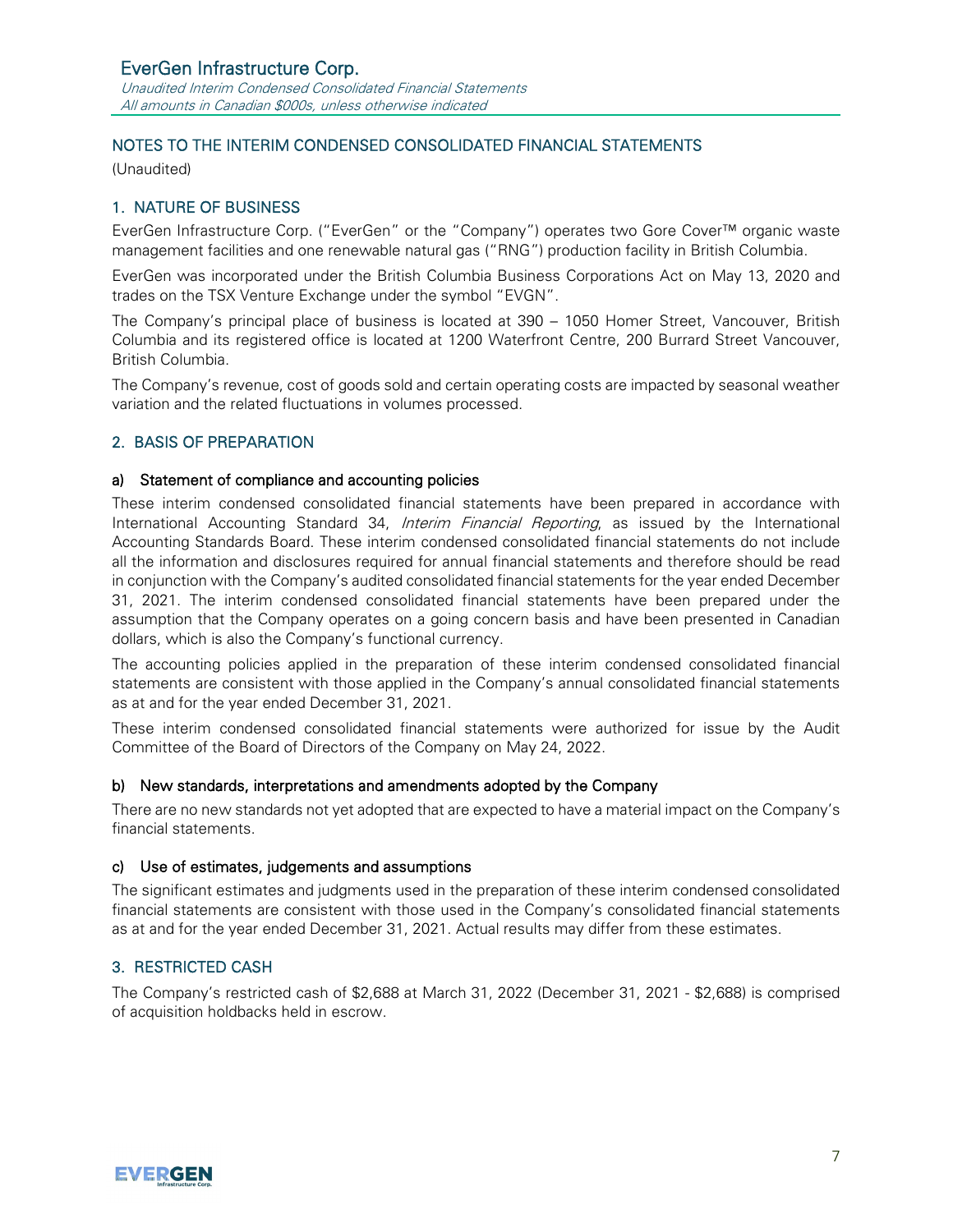Unaudited Interim Condensed Consolidated Financial Statements All amounts in Canadian \$000s, unless otherwise indicated

# 4. ACCOUNTS RECEIVABLE

|                                           | 2022  | March 31, December 31,<br>2021 |
|-------------------------------------------|-------|--------------------------------|
| Trade receivables                         | 1.089 | 2,045                          |
| Organic Infrastructure Program receivable | 77    |                                |
| Other                                     | 1.501 |                                |
|                                           | 2,667 | 2.122                          |

# 5. PROPERTY, PLANT AND EQUIPMENT

|                                 |                          | <b>Buildings and</b> | Equipment, |              |              |        |
|---------------------------------|--------------------------|----------------------|------------|--------------|--------------|--------|
|                                 |                          | leasehold            | vehicles   | Right-of-use | Assets under |        |
| Cost                            | Land                     | improvements         | and other  | assets       | construction | Total  |
| At December 31, 2021            | 3,238                    | 5.422                | 4,609      | 3.564        | 1.100        | 17,933 |
| Additions                       |                          | 299                  | 50         | 97           | 1.006        | 1,452  |
| Capitalized share-based expense |                          |                      |            |              | 19           | 19     |
| <b>Disposals</b>                | $\overline{\phantom{0}}$ |                      | (56)       |              |              | (56)   |
| At March 31, 2022               | 3,238                    | 5,721                | 4,603      | 3,661        | 2,125        | 19,348 |
|                                 |                          |                      |            |              |              |        |
| Accumulated depreciation        |                          |                      |            |              |              |        |
| At December 31, 2021            |                          | 273                  | 327        | 326          |              | 926    |
| Depreciation                    |                          | 73                   | 87         | 85           |              | 245    |
| At March 31, 2022               | -                        | 346                  | 414        | 411          |              | 1,171  |
|                                 |                          |                      |            |              |              |        |
| Carrying value                  |                          |                      |            |              |              |        |
| At December 31, 2021            | 3,238                    | 5,149                | 4,282      | 3,238        | 1,100        | 17,007 |
| At March 31, 2022               | 3,238                    | 5,375                | 4,189      | 3,250        | 2,125        | 18,177 |

As at March 31, 2022, there were no indicators of impairment related to the Company's property, plant and equipment.

# 6. INTANGIBLE ASSETS

| Cost                                    | <b>Brands</b> | Customer<br>contracts and<br>stakeholder<br>relationships | Total  |
|-----------------------------------------|---------------|-----------------------------------------------------------|--------|
| At December 31, 2021 and March 31, 2022 | 1,180         | 25,030                                                    | 26,210 |
| Accumulated amortization                |               |                                                           |        |
| At December 31, 2021                    | 59            | 1.775                                                     | 1,834  |
| Amortization                            | 15            | 473                                                       | 488    |
| At March 31, 2022                       | 74            | 2,248                                                     | 2,322  |
| Carrying value                          |               |                                                           |        |
| At December 31, 2021                    | 1,121         | 23,255                                                    | 24,376 |
| At March 31, 2022                       | 1,106         | 22,782                                                    | 23,888 |

As at March 31, 2022, there were no indicators of impairment related to the Company's intangible assets.

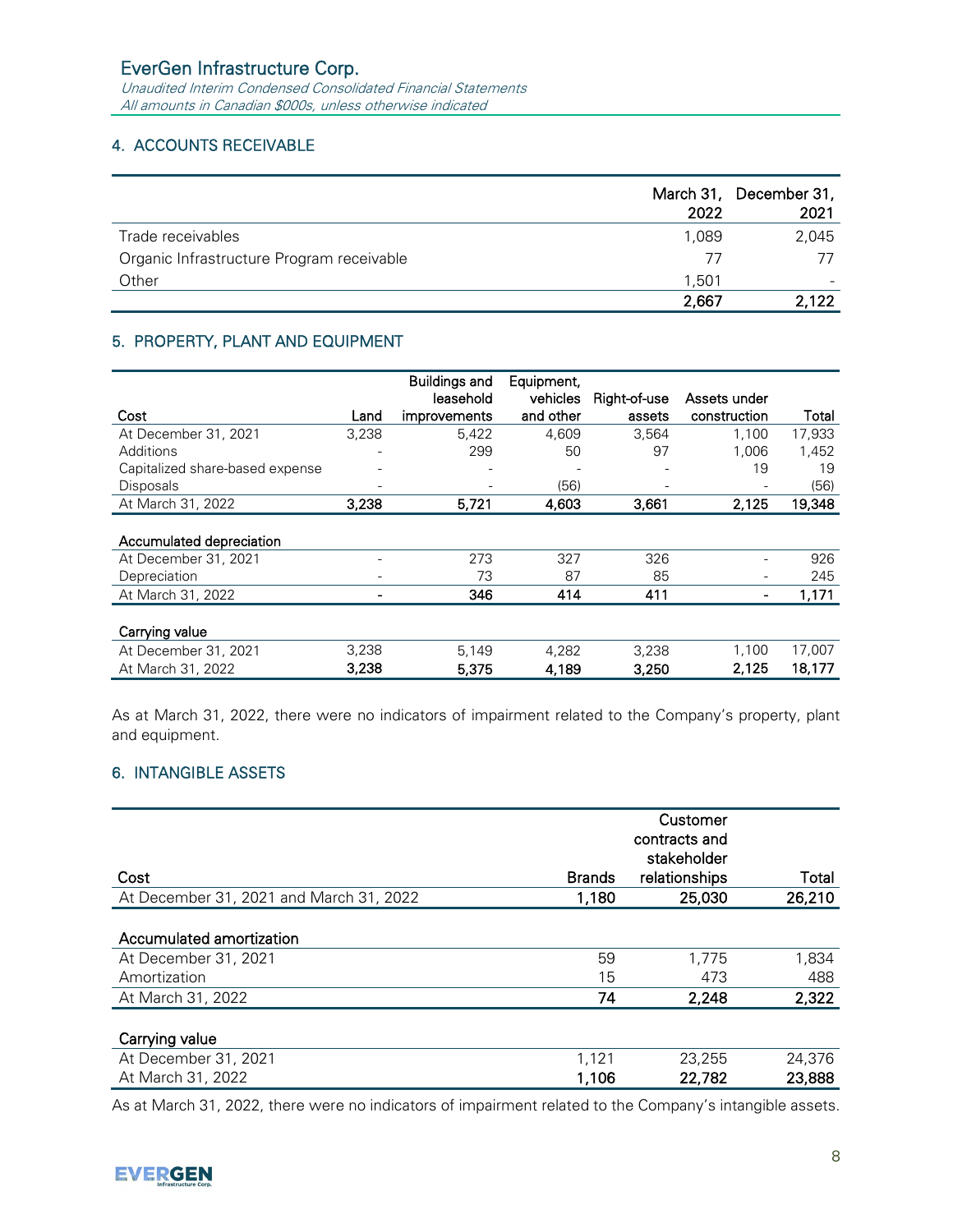Unaudited Interim Condensed Consolidated Financial Statements All amounts in Canadian \$000s, unless otherwise indicated

# 7. LOANS PAYABLE

|                            | Total |
|----------------------------|-------|
| At December 31, 2021       | 6,458 |
| Advances                   | 10    |
| Interest expense (note 13) | 64    |
| Principal payments         | (239) |
| At March 31, 2022          | 6,293 |
| Less current portion       | (710) |
| Long-term portion          | 5,583 |

As at March 31, 2022, the Company was in compliance with all covenant requirements of its loans payable.

# 8. LEASE LIABILITIES

|                            | Total |
|----------------------------|-------|
| As at December 31, 2021    | 3,297 |
| Additions                  | 97    |
| Interest expense (note 13) | 47    |
| Lease payments             | (123) |
| As at March 31, 2022       | 3,318 |
| Less current portion       | (307) |
| Long-term portion          | 3,011 |

The Company's lease liabilities are calculated using discount rates ranging from 3.9% to 5.9%.

# 9. CONTINGENT CONSIDERATION

|                                               | ™otai |
|-----------------------------------------------|-------|
| As at December 31, 2021 and March 31,<br>2022 |       |

# 10.SHAREHOLDERS' EQUITY

# a) Share-based incentive programs and payment plans

# **Options**

The Company has the following outstanding Options as at March 31, 2022:

|                                  | Number of   | Weighted       |
|----------------------------------|-------------|----------------|
|                                  | Options     | average        |
|                                  | (thousands) | exercise price |
|                                  |             |                |
| Outstanding at December 31, 2021 | 172         | 9.56           |
| Forfeited                        | (45)        | 9.40           |
| Outstanding at March 31, 2022    | 127         | 9.62           |
| Exercisable at March 31, 2022    | 34          | 9.40           |

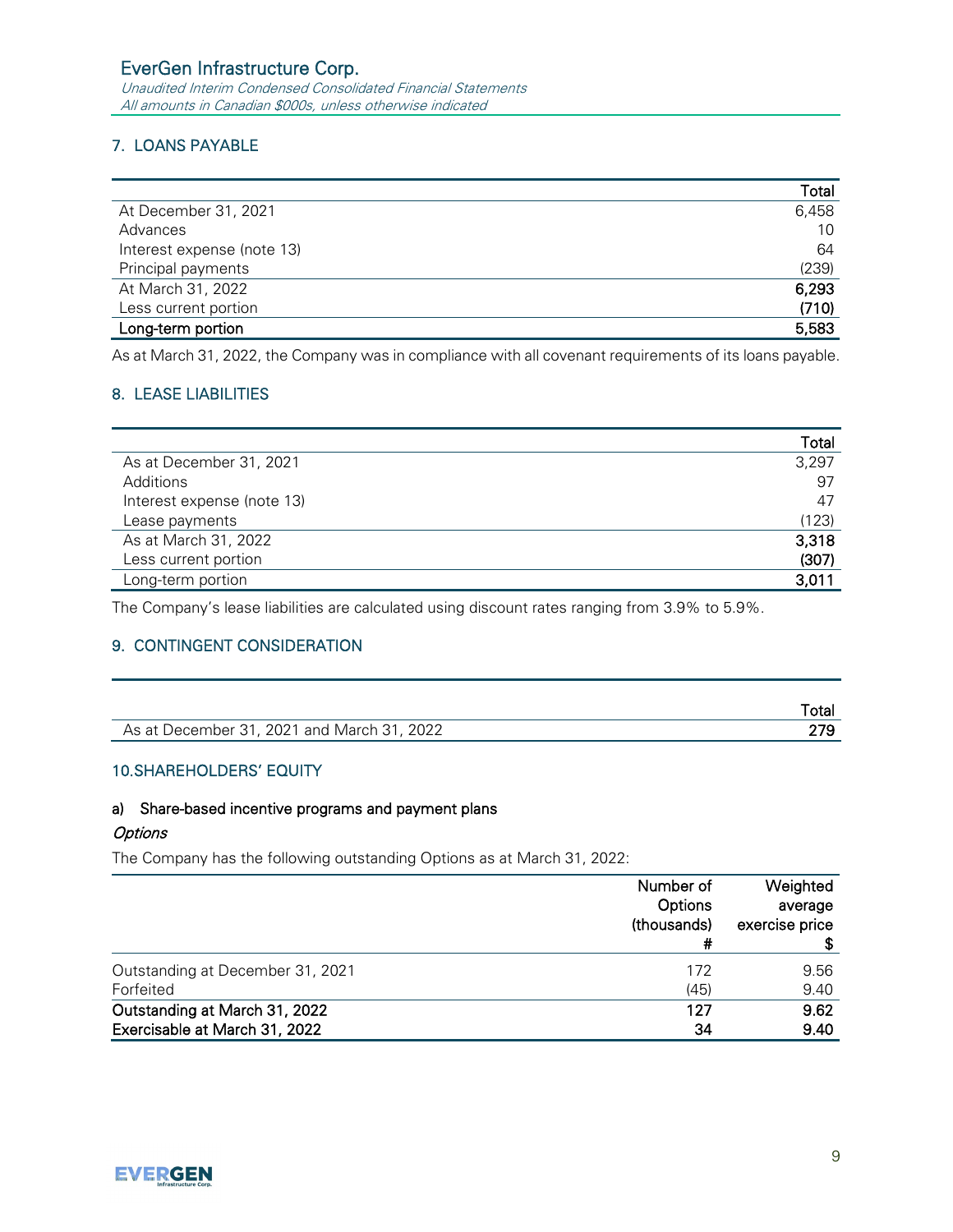Unaudited Interim Condensed Consolidated Financial Statements All amounts in Canadian \$000s, unless otherwise indicated

# PSUs, RSUs and DSUs

The Company has the following outstanding PSUs, RSUs and DSUs as at March 31, 2022:

|                                  | Number of   | Number of   | Number of   |
|----------------------------------|-------------|-------------|-------------|
|                                  | <b>PSUs</b> | <b>RSUs</b> | <b>DSUs</b> |
| (thousands)                      | #           |             |             |
| Outstanding at December 31, 2021 | 600         | 120         | 28          |
| Granted                          |             | 134         |             |
| Forfeited                        | (170)       | (100)       |             |
| Outstanding at March 31, 2022    | 430         | 154         | 28          |

### Restricted share units

During the three months ended March 31, 2022, the Company granted 133,601 RSU awards to certain officers and employees of the Company, which vest over a three-year period and had a weighted average grant date fair value of \$3.92 per RSU.

As at March 31, 2022, the Company had 153,601 RSUs outstanding, which vest over a remaining weighted average period of 1.0 years, with a weighted average grant date fair value of \$4.23 per RSU.

### Share-based payment expenses (recoveries)

| For the three months ended | March 31, 2022 March 31, 2021 |     |
|----------------------------|-------------------------------|-----|
| Options                    | (32)                          |     |
| <b>PSUs</b>                | (97)                          | 201 |
| <b>RSUs</b>                | (96)                          |     |
| <b>DSUs</b>                | $\overline{\phantom{0}}$      | 193 |
| Total                      | (225)                         | 413 |

# 11.REVENUE

The Company's revenues for the three months ended March 31, 2022 and 2021 all relate to goods and services transferred at a point in time and all of the Company's revenues relates to revenue from contracts with customers.

| For the three months ended     | March 31, 2022 March 31, 2021 |       |
|--------------------------------|-------------------------------|-------|
| Tipping fees                   | 1.189                         | 1,255 |
| Organic compost and soil sales | 78                            | 195   |
| RNG sales                      | 88                            |       |
| Trucking services              | 72                            | 135   |
| Total                          | 1.427                         | 1,585 |

All of the Company's revenues are generated from Canada.

# 12.GENERAL AND ADMINISTRATIVE EXPENSES

| For the three months ended       | March 31, 2022 March 31, 2021 |       |
|----------------------------------|-------------------------------|-------|
| Salaries and wages               | 246                           | 175   |
| Professional and consulting fees | 399                           | 961   |
| Other                            | 191                           | 110   |
| Total                            | 836                           | 1,246 |

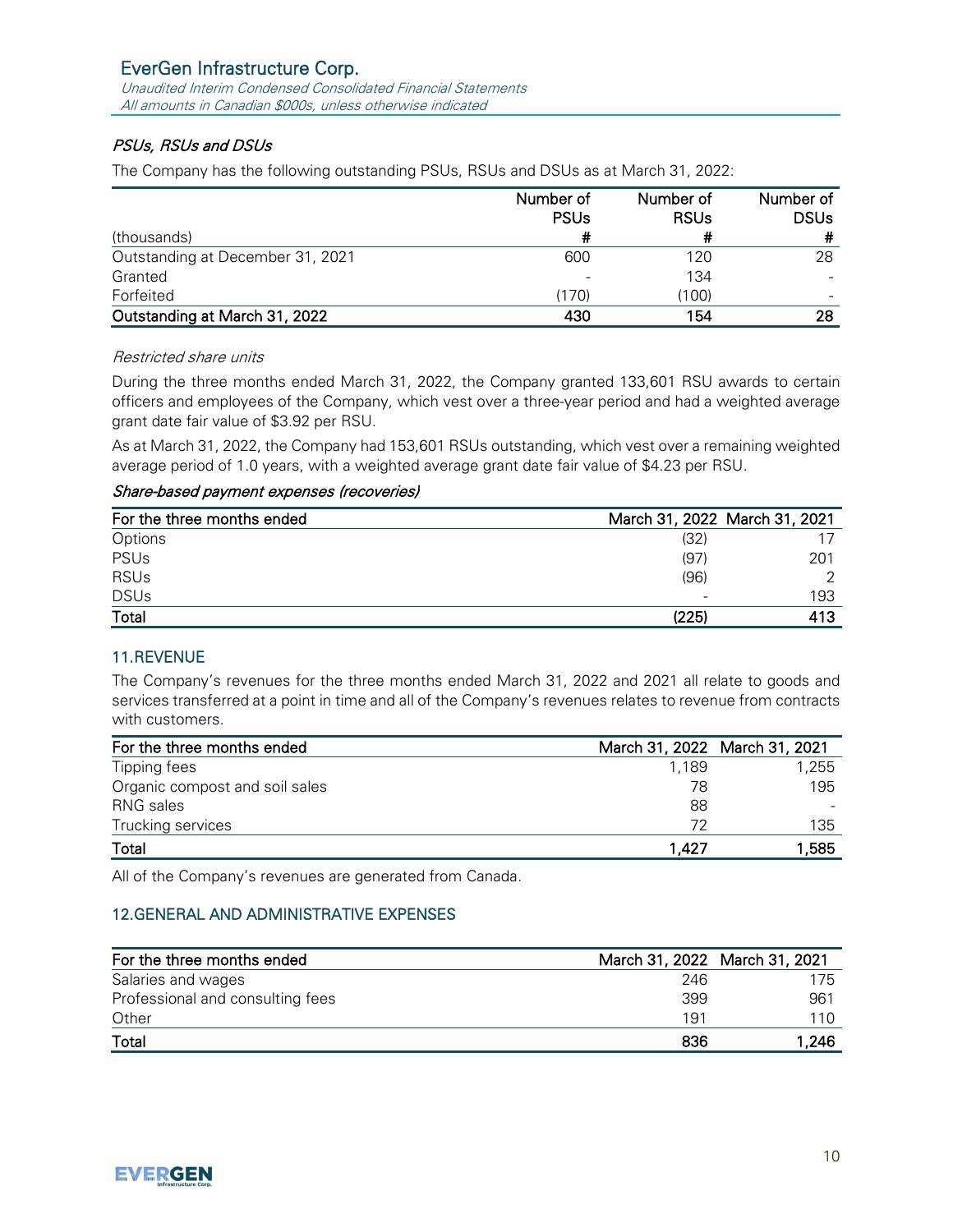Unaudited Interim Condensed Consolidated Financial Statements All amounts in Canadian \$000s, unless otherwise indicated

# 13.FINANCE COSTS (INCOME), NET

| For the three months ended                     | March 31, 2022 March 31, 2021 |     |
|------------------------------------------------|-------------------------------|-----|
| Interest expense on loans payable (note 8)     | 64                            |     |
| Interest expense on lease liabilities (note 9) | 47                            | 49  |
| Other                                          | ხ                             | 50  |
| Interest income                                | (4)                           |     |
| Total                                          | 112                           | 107 |

# 14. OTHER INCOME

| For the three months ended | March 31, 2022 March 31, 2021 |      |
|----------------------------|-------------------------------|------|
| Insurance proceeds         | 908                           |      |
| Other                      | (36)                          | (67) |
| Total                      | 872                           | (67) |

# 15.FINANCIAL INSTRUMENTS AND RISK MANAGEMENT

# Financial instruments

EverGen's financial assets consist of cash and cash equivalents, accounts receivable and carbon emission credits. The Company's financial liabilities consist of accounts payable, contingent consideration, lease liabilities and loans.

Cash and cash equivalents, accounts receivable and accounts payable and accrued liabilities are initially recognized at fair value and subsequently measured at amortized cost. The carrying value of cash and cash equivalents, accounts receivable and accounts payable and accrued liabilities approximates their fair value due to the short-term maturity of those instruments.

The fair value of carbon emission credits is initially measured at fair value using period end trading prices of same or similar carbon emission credits on the secondary market (level 2). Changes in the fair value of the carbon emission credits are recorded at FVOCI.

The fair value of lease liabilities and loans is initially measured at fair value and carried at amortized cost. The fair value of the lease liabilities and loans payable approximates their carrying value due to the specific non-tradeable nature of these instruments.

The fair value of contingent consideration recognized in a business combination is initially measured at fair value on the date of acquisition using widely accepted valuation techniques (level 3). Changes in the fair value of contingent consideration are recognized in net income (loss).

There were no transfers between the levels of the fair value hierarchy during the three months ended March 31, 2022. Additionally, there were no changes in the Company's valuation processes, valuation techniques, and types of inputs used in the fair value measurements during the three months ended March 31, 2022.

# Financial risk management and capital management

There have been no significant developments in the Company's financial risk factors and capital management as included in the Company's consolidated financial statements as at and for the year ended December 31, 2021.

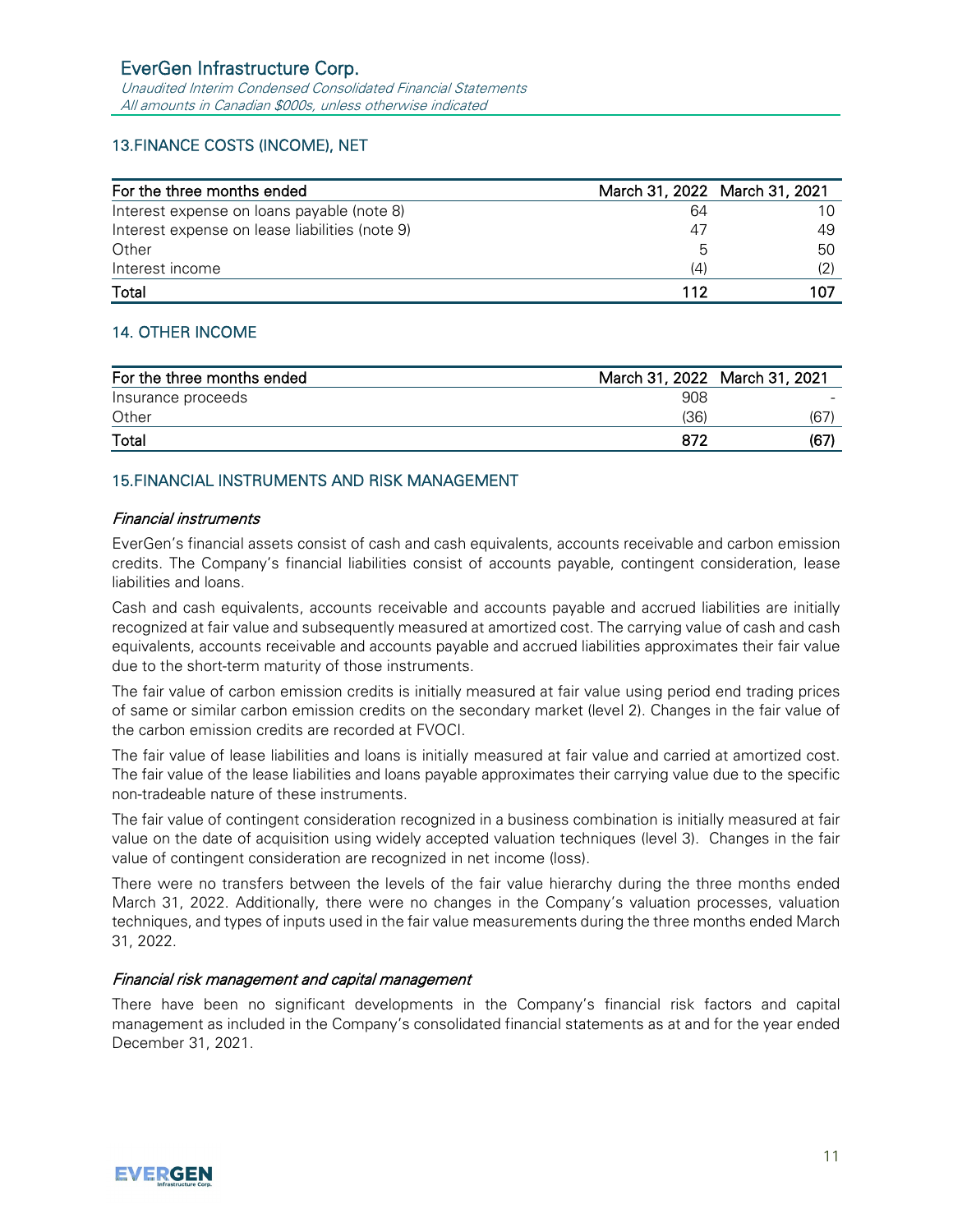Unaudited Interim Condensed Consolidated Financial Statements All amounts in Canadian \$000s, unless otherwise indicated

The expected timing of cash outflows relating to financial liabilities include in the Company's Interim Condensed Consolidated Statement of Financial Position as at March 31, 2022 are:

|                                                           | < 1<br>vear | 1 to 2<br>vears          | $2$ to $3$<br>vears      | 3 to 4<br>vears | 4 to 5<br>vears | Thereafter               | Total  |
|-----------------------------------------------------------|-------------|--------------------------|--------------------------|-----------------|-----------------|--------------------------|--------|
| Accounts payable<br>and accrued liabilities<br>Contingent | 2.491       | $\overline{\phantom{0}}$ |                          |                 |                 | $\overline{\phantom{0}}$ | 2,491  |
| consideration                                             | 279         | $\overline{\phantom{a}}$ | $\overline{\phantom{a}}$ |                 |                 |                          | 279    |
| Loan payments <sup>(1)</sup>                              | 938         | 909                      | 4,899                    |                 |                 |                          | 6.746  |
| Lease payments <sup>(1)</sup>                             | 462         | 383                      | 362                      | 302             | 281             | 2,940                    | 4,730  |
| Total                                                     | 4.170       | 1.292                    | 5,261                    | 302             | 281             | 2,940                    | 14,246 |

 $(1)$  Includes principal and interest.

# 16.RELATED PARTY BALANCES AND TRANSACTIONS

### Key management compensation

The total value of compensation expenses and other fees for the board of directors and members of executive management of EverGen is as follows:

| For the three months ended             | March 31, 2022 March 31, 2021 |     |
|----------------------------------------|-------------------------------|-----|
| Salaries and benefits                  | 147                           | 178 |
| Share-based payment expense (recovery) | (242)                         | 41  |
| Total                                  | (95)                          | 589 |

# 17.SUPPLEMENTARY CASH FLOW INFORMATION

The following table reconciles the net changes in non-cash working capital, excluding the non-cash working capital acquired on acquisitions, from the statement of financial position to the statements of cash flows:

| For the three months ended                          | March 31, 2022 | March 31, 2021 |
|-----------------------------------------------------|----------------|----------------|
| Net changes in non-cash working capital:            |                |                |
| Accounts receivable                                 | (545)          | 32             |
| Prepaid expenses and other assets                   | (66)           | 42             |
| Inventories                                         | 5              | (11)           |
| Accounts payable and accrued liabilities            | (706)          | 86             |
| Deferred revenue                                    | 515            |                |
|                                                     | (797)          | 149            |
| Net changes in non-cash working capital related to: |                |                |
| Operating activities                                | (536)          | (232)          |
| Investing activities                                | (261)          | 117            |
| Financing activities                                |                | 264            |
|                                                     | (797)          | 149            |
| Interest paid                                       | 64             | 50             |
| Taxes paid                                          | 17             |                |

# 18.SEGEMENTED INFORMATION

Operating segments are reported in a manner consistent with internal reporting provided to management. Management is responsible for allocating resources and assessing performance of the operating segments. For the three months ended March 31, 2022, the Company had two (March 31, 2021 – one) operating segments. The Company's segments are based on type of operation and include RNG production and organic waste tipping and composting as follows: